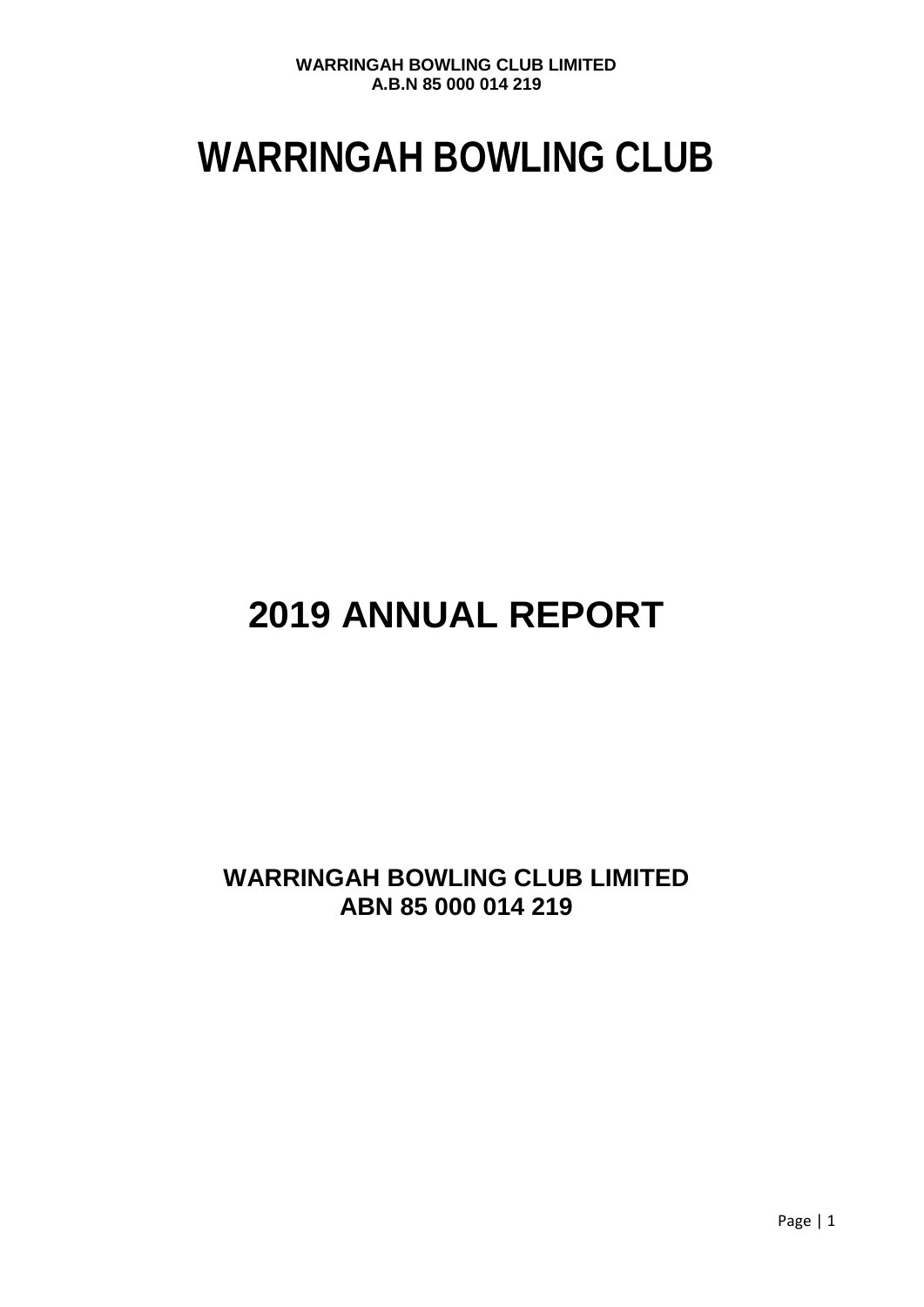## **NOTICE OF 117TH ANNUAL GENERAL MEETING**

#### **NOTICE IS HEREBY given that the one hundred and seventeenth Annual General Meeting of the Warringah Bowling Club Ltd will be held in the Clubhouse, 74-82 Bradleys Head Road, Mosman at 10am Sunday 24th November 2019**

### **BUSINESS**

- 1. Attendance Establishment of a Quorum of 20 full members.
- 2. Apologies.
- 3. To confirm the minutes of the previous Annual General Meeting held on 25 November 2018.
- 4. Business arising from the minutes.
- 5. To receive and consider the Statement of Financial Position, Profit & Loss Account and the reports of the Chairman and Treasurer.

Copies of the 2019 Annual Report will be on the Club website or available by request to the Secretary Manager on or after the 1<sup>st</sup> November 2019.

- 6. To deal with any other business of which due notice has been given. All business and notices of motion to be dealt with at the Annual General Meeting shall be in writing and must be received by the Secretary Manager no later than 28 days prior to the date of the Annual General Meeting.
- 7. To declare the results of the election of the Chairman and up to 4 other directors for the ensuing year end and, if necessary, to elect further directors.

By Order of the Board

Alex Sangkuhl Secretary Manager Dated at Mosman the 11<sup>th</sup> day of October 2019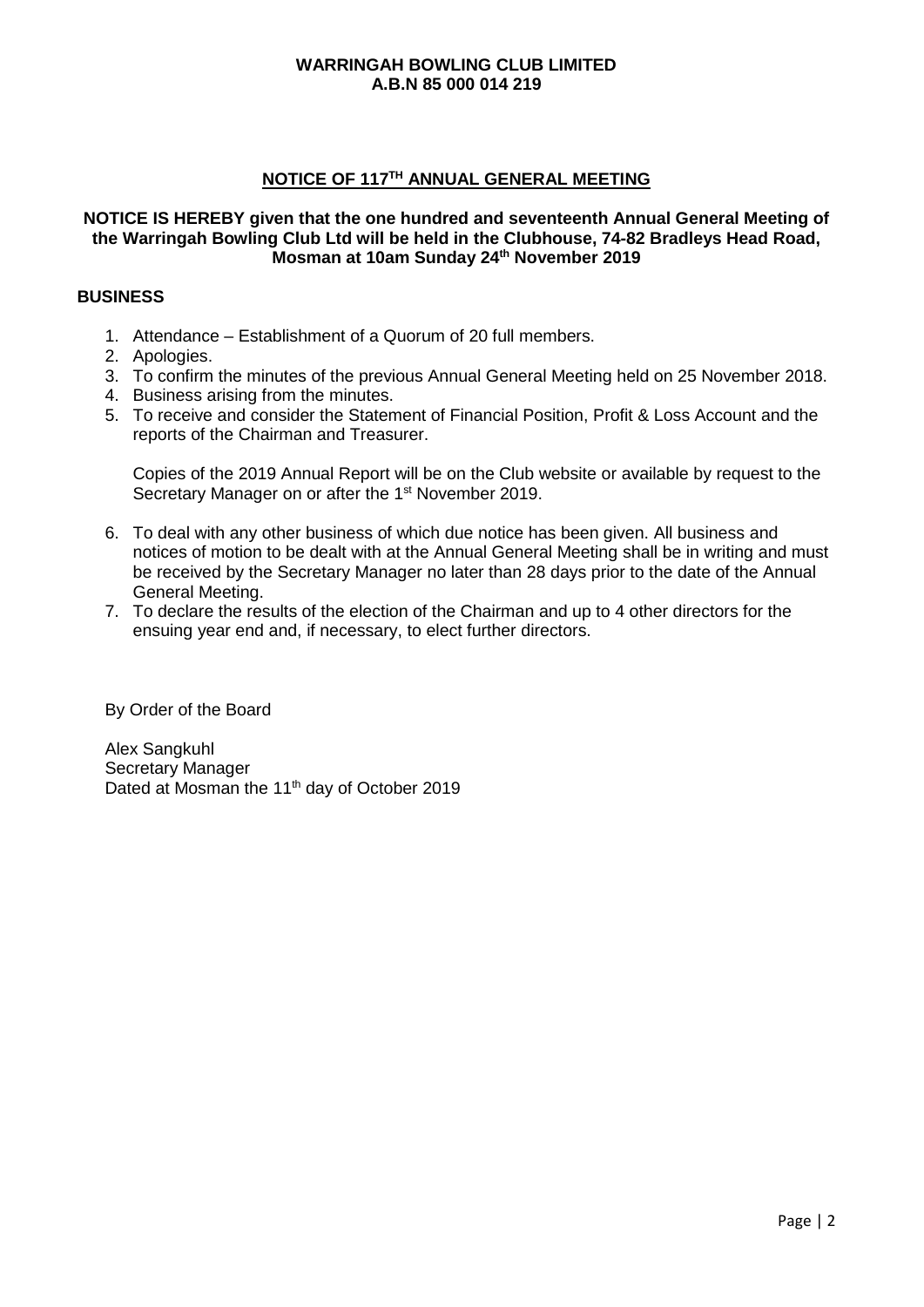## **Chairman's Report 2019**

The strategic planning Board meetings held on Tuesday  $27<sup>th</sup>$  March and Tuesday 17<sup>th</sup> April determined the strategy we would follow for the future of our Club. These were extremely positive and productive meetings when we considered the options of:

- **1. Carrying on as we are:**
- Not a long term solution as the Club will continue to decline running at a loss which is likely to grow over time unless we raise prices probably to unrealistic levels given the state of the Club
- This option was unanimously rejected because if the definition of insanity is "doing the same thing over and over, expecting to get a different result" that is what this option implies
- There is great uncertainty as to the ongoing costs of maintaining an ageing building. In March alone we spent \$3500 rectifying concrete cancer in the wall supporting green #2 impacting reside of no.1 Queen St. we also spent \$2000 re- wiring the lower ground level as the increased load on our refrigeration equipment, due to significant increases in turnover, meant we were experience constant outages during busy periods.

## **2. Borrow some money, say \$200K and make some improvements**

- The risk we saw with this option is that the improvements might not make sufficient change to make the Club much more attractive to our target market of attracting families.
- So we rejected this half way approach as not sufficiently improving the risk/reward ratio.

## **3. Go for major change with 5 identified projects**

- 1. The Terrace extension
- •DA was successfully lodged in 2014
- •Construction Certificate was issued in February 2018
- •S96 was lodged in February 2018 for roofing and cladding
- **2.** Outdoor Gaming Room / Smoking Balcony
- **3.** The Deck
- **4.** The Bowls Pavilion
- **5.** The Kitchen

The effect of these projects would be to open up the main bar area with doors opening out onto the Terrace and Deck which would extend out onto the top green totally changing the south face of the Club House into an inviting family friendly area.

#### Financing option 3

This proved to be quite a saga.

- 1. With an initial positive response, we believed we would secure funding locally through the Bending bank. However our local manager was surprised to inform us that the bank was not willing to lend to venues with poker machines.
- 2. The other major banks, scared by the Royal Commission, indicated they would lend to us, but we would need to show two years net profit before they would consider this, hence why we elected to go into grey mode in May.
- 3. The board elected to finance through a private lender with the view to re-financing with a major bank on a first mortgage basis, once the profit results are achieved.

Gaming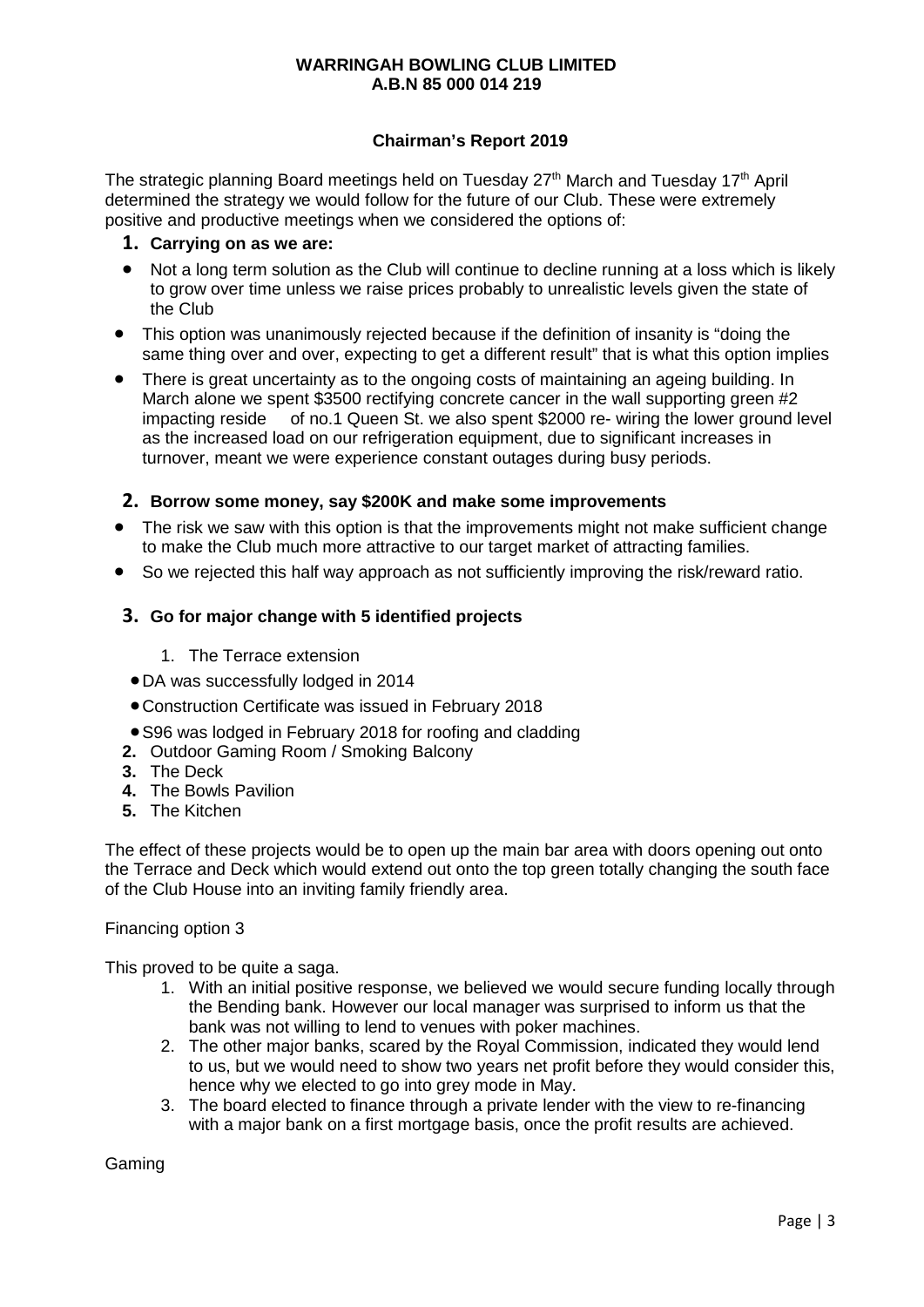- New TITO (ticket in ticket out) system was installed in November and had its first full month in December. Usually a very quiet month but net takings were \$8k. January looking positive too at \$6k
- New CCU (Central Credit Unit) was also installed in November meaning staff now only scan poker machine payout tickets. There is no longer a wait for a manual pay, improving staff efficiency.

Greens and Grounds

• Greg Cutler Carpentry removed failing faux brick wall alongside the child care centre in December, landscapers put in pots. All agree it looks good and is a vast improvement.

The Board

We have a very good Board that works together well and harmoniously so it is a pleasure to chair the meetings. So much that has been decided is now being implemented. I should also thank Judy LeGras and Jan Mountain who offered to continue as the finance committee. This gives an extra level of oversight outside of the board, AS informs board that auditors are very encouraging of this.

Peter Read B.Ec. FAICD Chairman 18<sup>th</sup> October 2019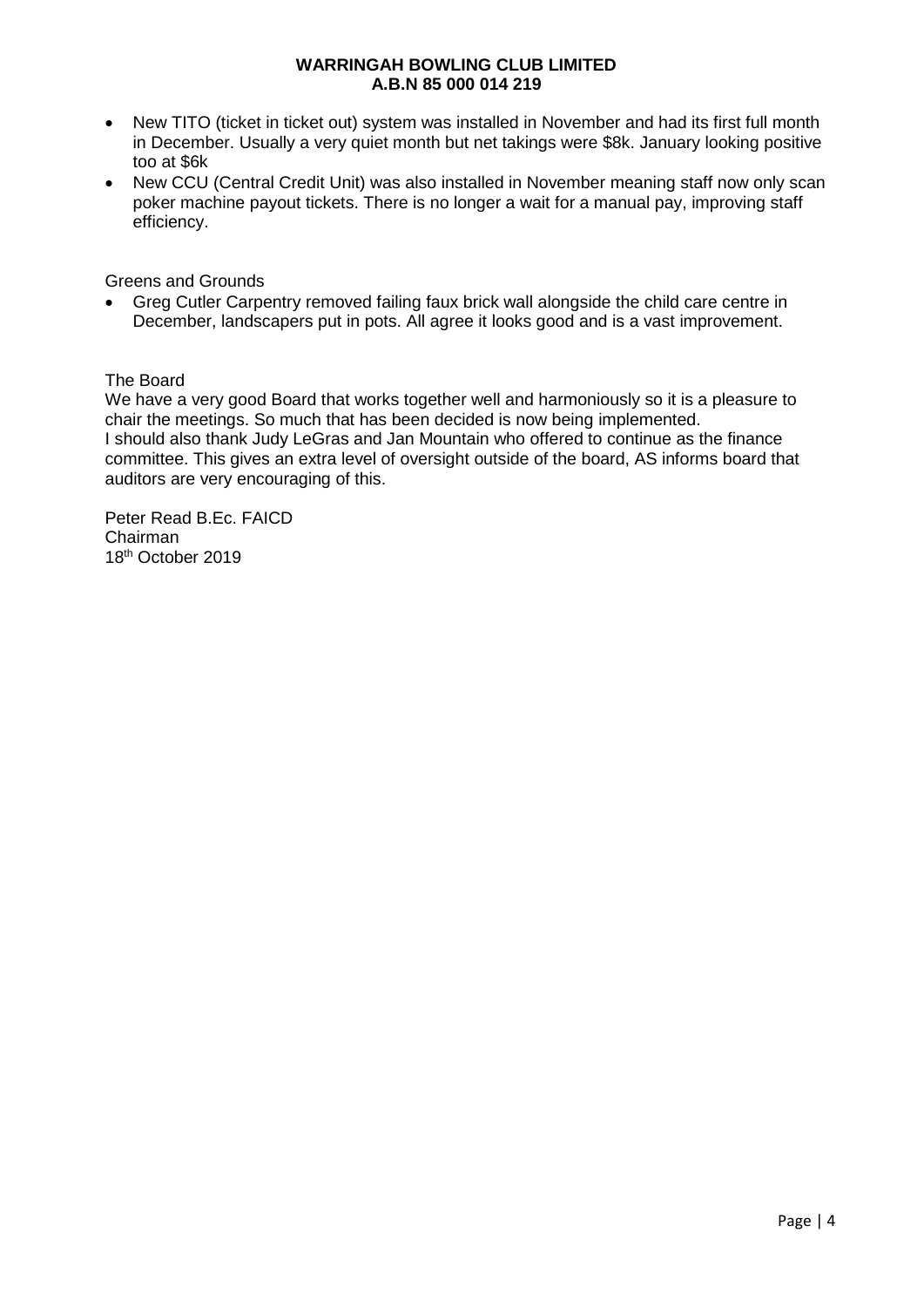## **Treasurer's Report 2019**

The exciting financial news for members of the Club is that operationally we managed a book profit of over \$3,000 on a turnover of roughly \$1.4M. This achievement fulfilled one of the board's key performance indicators set to potentially attract major bank financial support. The major banks have indicated that a book profit for two consecutive years is a precursor to obtaining that financial support.

The board approved a number of management initiatives that facilitated this exciting result for 2018/2019. These initiatives included:

- Going into "grey mode" during the winter quarter resulting in reduced trading hours during non-productive periods thus reducing operational overheads including staff costs.
- Concentrating of revenue generating components such as private functions, barefoot bowls and general promotional events like oyster nights, trivia nights and regular meat raffles.
- Introducing changes to our catering options from full service plated meals to a "street food" boxed menu with disposable cutlery thus significantly reducing our costs in food waste and staff costs in preparation, clean-up and washing up.

The board with management continues to review all elements of the operation specifically:

- Reducing costs associated with stock double handling by staff
- Reducing carrying stock thru just in time ordering
- Actively looking for opportunities to outsource non-core tasks to more efficient and professional local business.

Gaming revenue did not reach industry expectations and the board is looking at how we might improve the result in the coming year.

All in all a very pleasing result for Warringah Bowling Club. We look forward to continued growth and profitability in the coming year.

Finally I'd like to express my gratitude to the management and staff for their dedication and commitment to the board and club members in what has been a very challenging economic and competitive environment. And to fellow board members I've appreciated their dedication and unstinting hard work and the support they have given to me personally.

Russell Tuckwell **Treasurer** 20th October 2019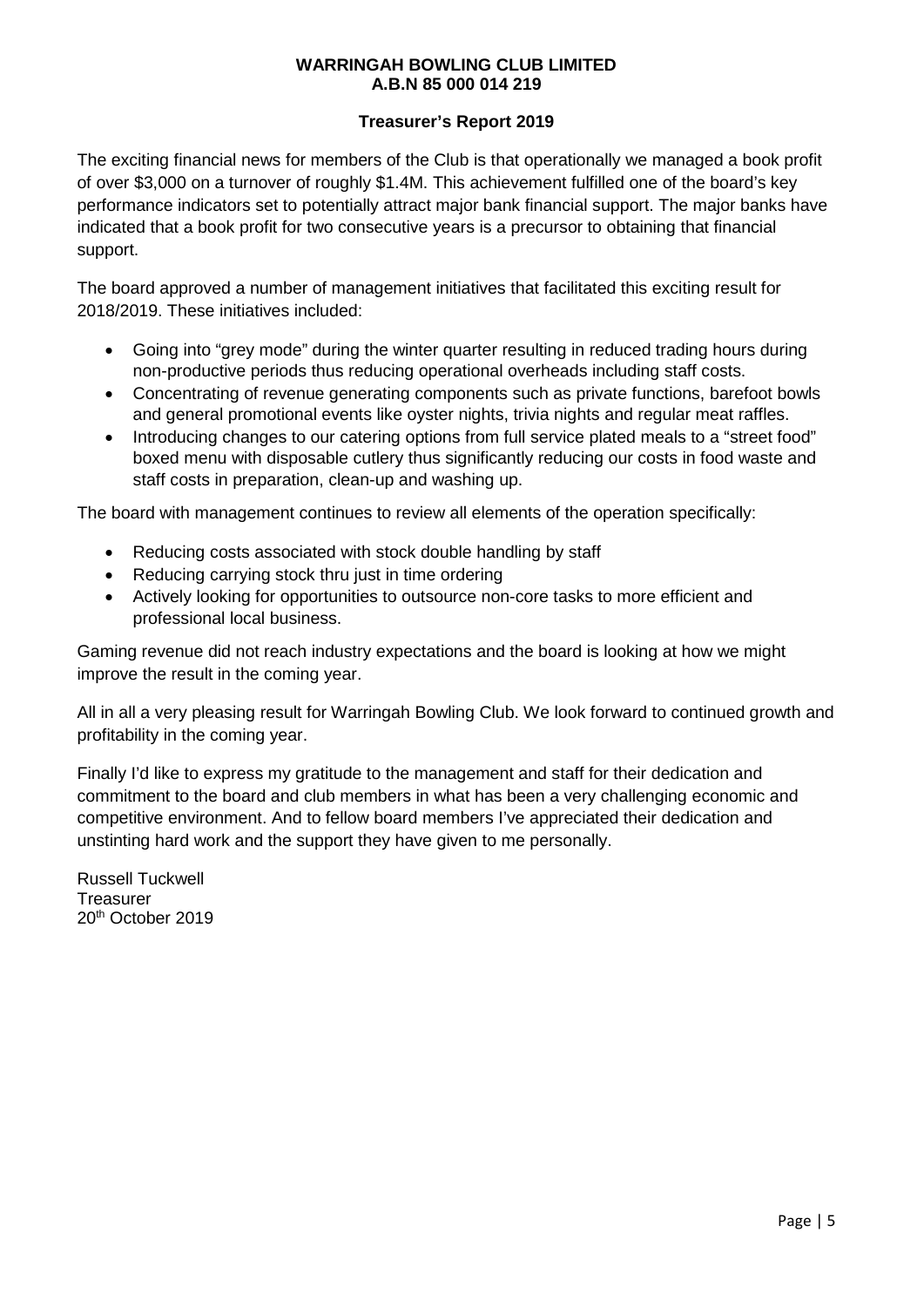**President's Report 2019**

Greg Cutler

President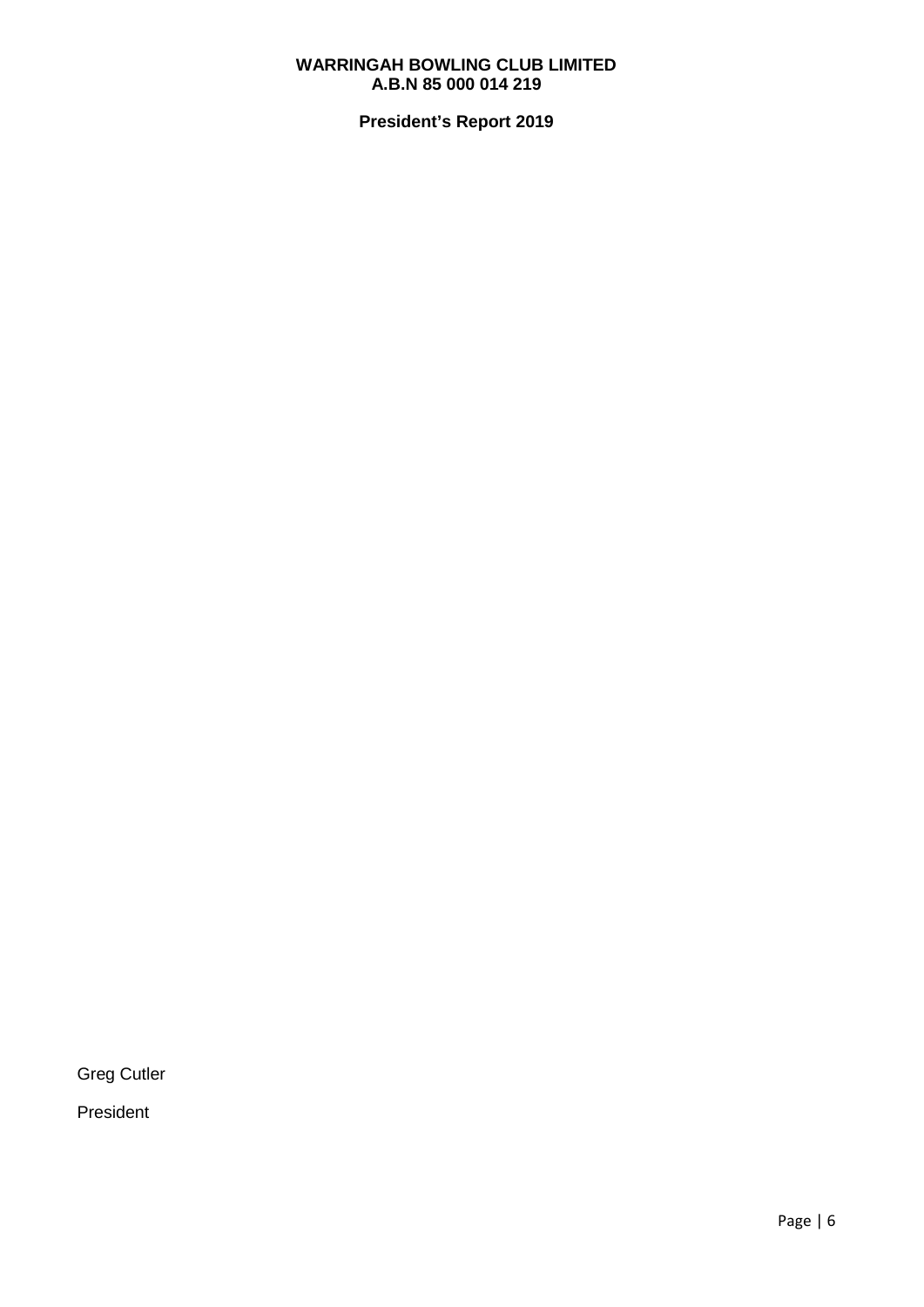## **Madam President's Report**

It has given me great pleasure to be the Women's President over the past year. I would like to thank Judy LeGras for her tireless effort as the Club Secretary even through her health issues. I would also like to thank the other Committee members for their support over the past year in organising selection, match & other events.

Our sincere sorrow goes to Shirley Miller & Margaret Mills who both lost their husbands during the past year. Margaret Mills has since resigned from the Club as a playing member and we thank her for her contribution to Women's Bowls over the many years. Marie McCredie also has been a great loss as a bowling member due to health issues and we thank her for all her efforts and wish her well for the future.

All our Club Championships were carried out over the past year and all winners are listed under Match Results. Congratulations to all the successful participants. We are still trying very hard to recruit new players to join our Wednesday & Saturday social play & events.

The Women's Warringah Trophy Day was a huge success and enjoyed by nine visiting Clubs from the surrounding area. We would like to thank Travel Associates & Graham Walton for their generous sponsorship of this event. Harbord was the winner of the day but due to the generous donations we were able to give out prizes for the runners up plus morning & afternoon winners.

We were unable to field a side for the Mayoress' Trophy Day held at Mosman Bowling Club due to so many of our members being unavailable. We hope this year as hosts of the event we will be more successful in fielding a team.

Thank you all again for your support over the last year and I look forward to a growth in membership in the near future.

Elizabeth Moline

President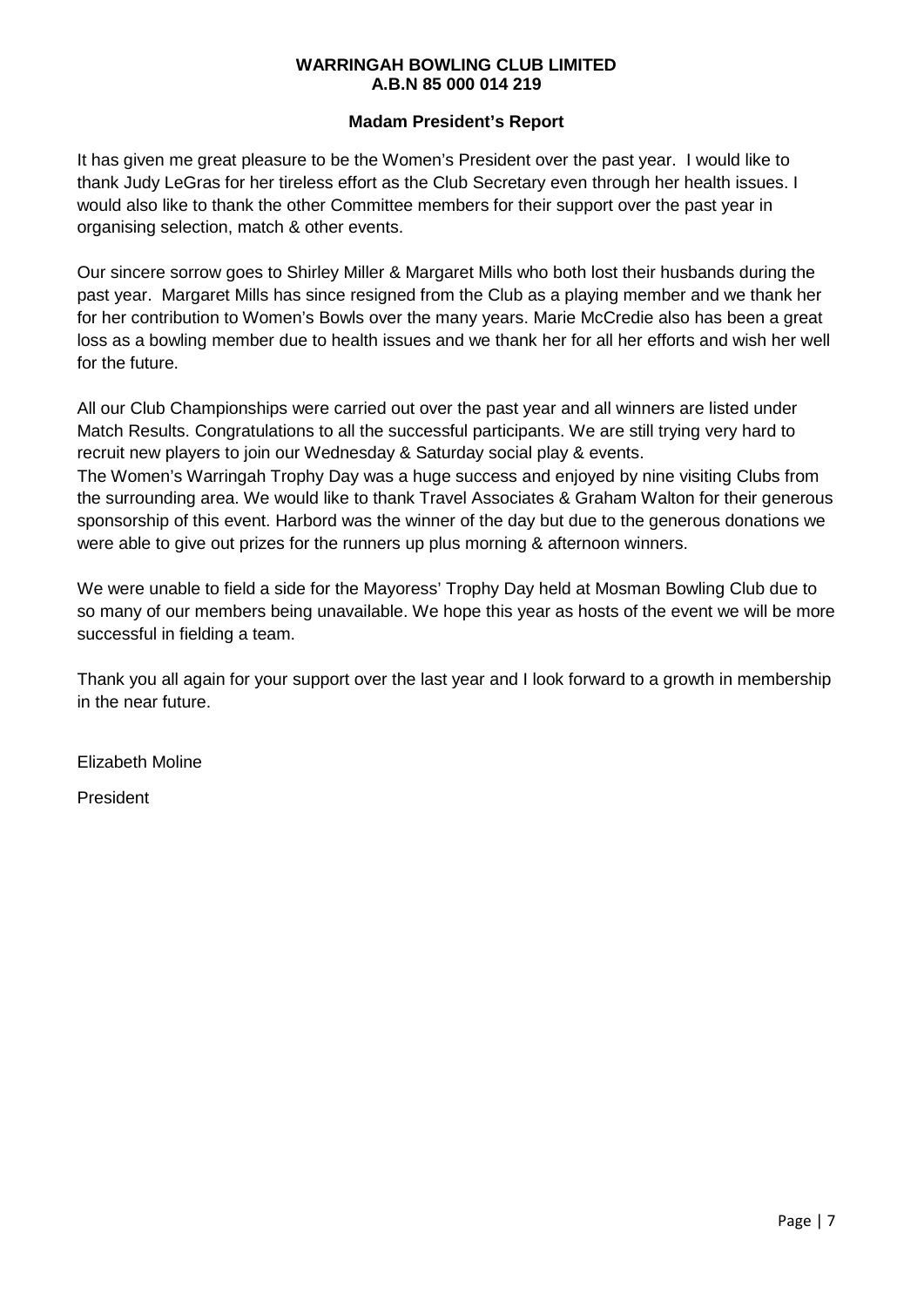## **Secretary Manager's Report 2019**

It is pleasing to see that the club has had its seventh straight year of revenue growth, resulting in a small net profit. It had become abundantly clear to me by early 2018 that the club's facilities we're not able to cope with the increased patronage. I guess you could call them growing pains, just expensive ones. The club had remained wholly unchanged since the early 1960's until a few years ago, and was clearly unable to cope physically or financially with the change in usage. The major impediment to profit is our lack of revenue from gaming benchmarked against our competitors and industry standards. I had recommended to the board for 18 months that we trim into what I dubbed "grey mode" in order to maximise profitability in order to secure financing. We finally entered this mode partially in May, and fully in June. These became our most profitable months of the year.

In order to bring the club into a competitive position, five major projects were identified to be undertaken:

- 1. Main bar & terrace refurbishment
- 2. Outdoor gaming room
- 3. The bowls Pavillion
- 4. New bar, pizza kitchen, bottleshop, function kitchen
- 5. Conversion of the #1 bowling green

Obviously the cost to do this all at once is prohibitive, so the projects were prioritised in order of cost v potential revenue generation. Unfortunately, again, the kitchen is the big loser here. To do this we need to borrow funds. As the Chairman alluded to, bank finance is much harder to obtain than it may have been in the past due to the current political climate. Promissory notes raised with members to fund our earlier projects began to fall due from July. Whilst some were paid early and the July notes were paid out of operational cash flow, without borrowing we would be facing another year of stagnation whilst we paid these out. We offered the opportunity to re-invest with our note holders, however the vast majority elected to have their investment returned. At this point I'd like to thank those who invested for their contribution to the club's growth thus far, and to those who stuck with us, thank you for your confidence in the club's future.

The board elected to secure private financing on the provision that we aim to re-finance with a first mortgage over the club with a major bank, once we were able to meet tighter lending provisions. Thankfully, with a profit this year, and the changes to our operational structure, we are already half way there. You will no doubt see the bar and terrace projects are almost complete, and will give us much more marketing attraction for the summer. Events to date have been extremely successful. We entered into the pre-DA planning process with Council in 2018 for the outdoor gaming area. Unfortunately at that point the design changes the council requested made the proposal noncompliant with the smoke free environment act. We have now engaged an architect who specialises in such facilities, and hope to make an announcement on a DA in December, with the view to build from February 2020. We are also nearing completion of our subdivision and re-zoning of the number 1 bowling green in order to give us 3 distinct land assets on which to leverage.

The second side of the equation is efficiencies. As we have outgrown our facilities, the operation became very labour intensive. During the year we undertook several projects to address these areas of concern:

1. Poker machine TITO (ticket in / ticket out) and CCU (Central Credit Unit) Installation. Patrons no longer have to wait for manual pays and can change machines quickly if they wish. End of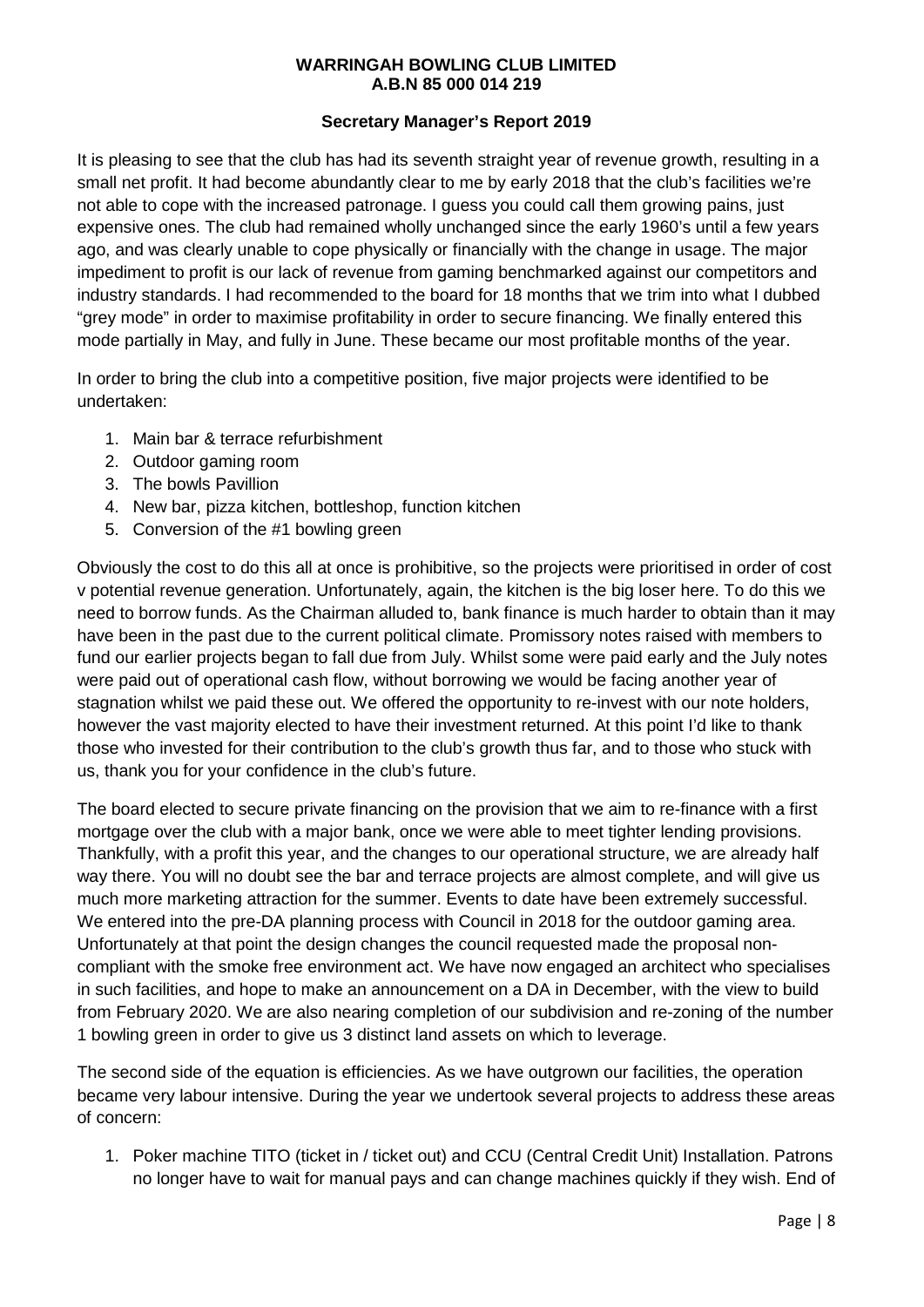month reporting is much simplified. The results were immediate with our two slowest months on gaming, traditionally December & January, being our best of the year. The next step will be cash redemption terminal, eliminating all remaining labour costs associated with gaming.

- 2. Installation of a new beer system. This has allowed us to stock a range of products from local independent businesses, giving us a competitive edge over our neighbours who are all contracted to the major breweries. This has brought a new clientele into the club and will allow us a new range of promotions such as brewer's nights, in the New Year. By supporting local we have also managed to secure very competitive pricing, allowing us to improve our margins.
- 3. New cool rooms. Already beyond capacity, and a major OH&S issue, Rusty has taken the lead on the new cool room project. We identified major issues with double handling, inability to purchase effectively, waste, safety and preparation. We will soon commission three new cool rooms, one for bottles, one for the kitchen and a freezer for the kitchen. The keg room will be just for kegs. We anticipate major gains in efficiency. Simply being able to prepare more effectively for our peak function load will reduce labour costs. Rusty has put many hours of his own time into this project and I thank him for that.
- 4. From an administration side, we are launching several initiatives:
	- a. An arrangement with our new accountants & auditors to migrate to cloud accounting, allowing us to outsource our book keeping operation, and provide more timely management reports for the board at a time when we need it the most
	- b. We have outsourced our marketing & social media. You will have noticed the start of our weekly email updates as well as a substantial growth in our social media presence. We will also have a brand new website and app launching in the near future.
	- c. We are building a new reception counter with paperless sign in. during peak times bar staff will be able to concentrate on serving customers. One staff member can man a counter, take barefoot bowls payments, ensure compliance, take membership applications and print cards on the spot. This will streamline our operation as we grow, and untie the bar staff from much compliance and administrative work.
	- d. We are launching an exciting new membership structure for 2020 and look forward to making an announcement shortly.

I could go on for pages, but suffice to say it's been an extremely busy & positive year.

Alex Sangkuhl B.Comm (Accg) Macq. Secretary Manager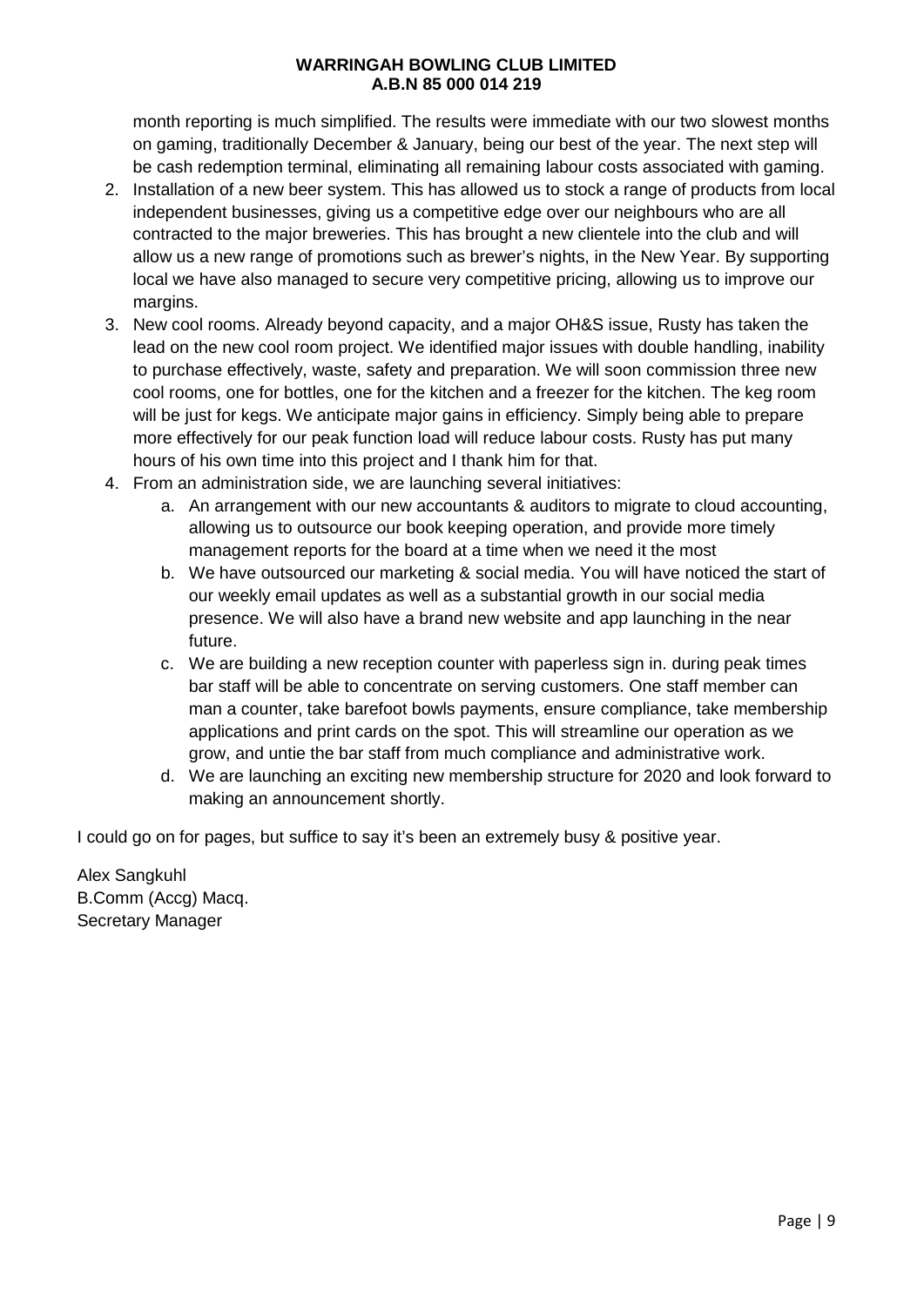## **DIRECTORS' REPORT**

The Directors are pleased to submit for approval the Financial Report of the Club for the year ended 30 June 2019.

- 1**.** The names of the Directors in office at any time during or since the end of the year are:-
	- G. Cutler
	- G. Walton
	- J. LeGras (Retired 25<sup>th</sup> November 2018)
	- J. Mountain (Retired 28<sup>th</sup> August 2018)
	- P. Read
	- S. Menzies (Retired 25<sup>th</sup> November 2018)
	- L. Moline (Appointed 28<sup>th</sup> August 2018)
	- R.Tuckwell (Appointed 25<sup>th</sup> November 2018)
	- D.McCredie (Appointed 25<sup>th</sup> November 2018)
	- J. Robson (Appointed 25<sup>th</sup> November 2018)
- 2. The principal activity of the Company during the financial year was the promotion and conduct of the game of Lawn Bowls.
- 3. Short Term and Long-term Objectives

The Club aims to provide an exceptional experience for members and guests in a welcoming and progressive environment. To achieve this objective the Board seeks to consolidate the Club's financial position by planning for current revenues to fund operational needs and to contribute to future capital expenditure requirements for enhancement of our bowling and clubhouse facilities.

## 4. Strategies

The Board has endorsed and regularly reviews its Strategic Business Plan for the achievement of short and long term objectives including:

- 4.1 Promoting participation in the game of lawn bowls through promotions, members' events and creating an active social calendar to attract new members.
- 4.2 Establishing a profitable catering & bistro operation.
- 4.3 Establishing a reliable revenue stream from gaming activities.
- 4.4 Creating a modern, comfortable & well serviced bar & lounge facility.
- 4.5 Streamlined administration and effective communication with members.
- 4.6 Building the club's profile in the local area through events in conjunction with local community organisations.

## 5. Key Performance Measures

The Board has established planning and budget protocols consistent with maintaining control over the club's operations and financial performance.

Significant business initiatives and expenditure are approved by the Board, or appropriate delegate.

All unplanned business outcomes, performance variances, and adverse circumstances (including weather events) are reviewed by management and the Board with a view to managing responses to protect and optimise the performance of the Club.

Annual audited financial reports for the following year are reported to members at the AGM. Additional business and operational related reports are provided to members on a periodic basis during the year.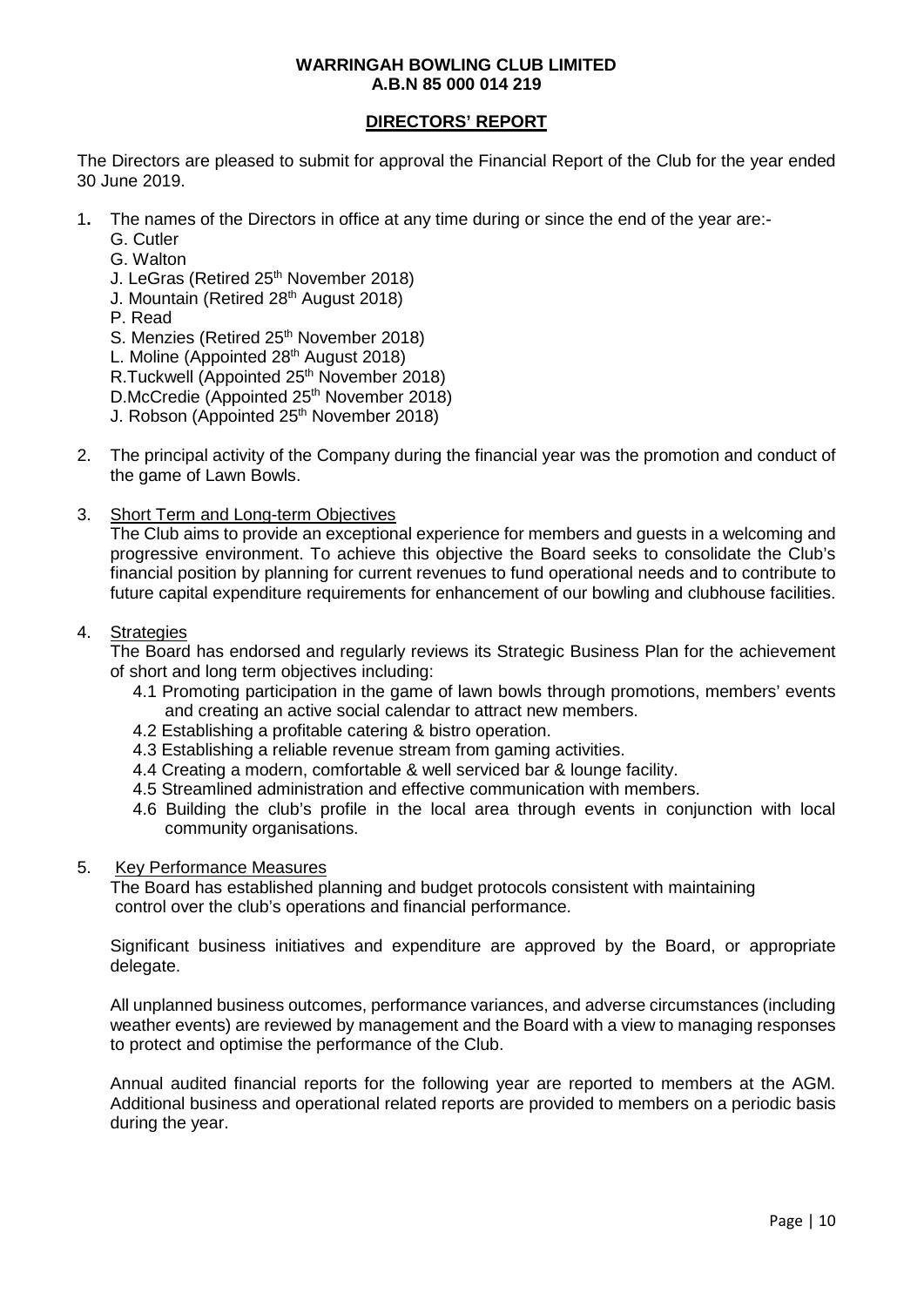## **DIRECTORS' REPORT**

## 6. Additional information regarding Directors

| <b>CURRENT</b><br><b>DIRECTORS</b> | <b>EXPERIENCE</b><br><b>QUALIFICATIONS</b>                               | & | <b>POSITION</b>                 | <b>BOARD</b><br><b>MEETINGS A/B</b> |
|------------------------------------|--------------------------------------------------------------------------|---|---------------------------------|-------------------------------------|
| Peter Read                         | 3 Years on the Board<br><b>Past Treasurer</b><br><b>Company Director</b> |   | <b>Chairman &amp; Treasurer</b> | 9/10                                |
| <b>Greg Cutler</b>                 | 3 Years on the Board<br>Carpenter                                        |   | Men's President                 | 8/10                                |
| <b>Graham Walton</b>               | 3 Years on the Board<br><b>Company Director</b>                          |   | <b>Director</b>                 | 8/10                                |
| <b>Elizabeth Moline</b>            | 1 Year on the Board<br>Councillor                                        |   | <b>Ladies President</b>         | 9/9                                 |
| <b>Russell Tuckwell</b>            | 1 Year on the Board<br><b>Retired IT Manager</b>                         |   | Treasurer                       | 5/5                                 |
| David McCredie                     | 1 Year on the Board<br><b>Travel Agent</b>                               |   | <b>Director</b>                 | 4/5                                 |
| <b>Justin Robson</b>               | 1 Year on the Board<br>Artist                                            |   | <b>Director</b>                 | 4/5                                 |

A – Number of meetings attended

B – Number of meetings eligible to attend

| <b>RETIRED</b><br><b>DIRECTORS</b> | <b>EXPERIENCE &amp; QUALIFICATIONS</b>            | <b>POSITION</b>      | <b>BOARD</b><br><b>MEETINGS A/B</b> |
|------------------------------------|---------------------------------------------------|----------------------|-------------------------------------|
| Janine Mountain                    | 4 Years on the Board<br><b>Retired IT Manager</b> | Women's<br>President | 0/1                                 |
| Judy LeGras                        | 4 Years on the Board<br><b>Travel Agent</b>       | <b>Director</b>      | 3/4                                 |
| <b>Simon Menzies</b>               | 1 Year on the Board                               | <b>Director</b>      | 4/5                                 |

A – Number of meetings attended

B – Number of meetings eligible to attend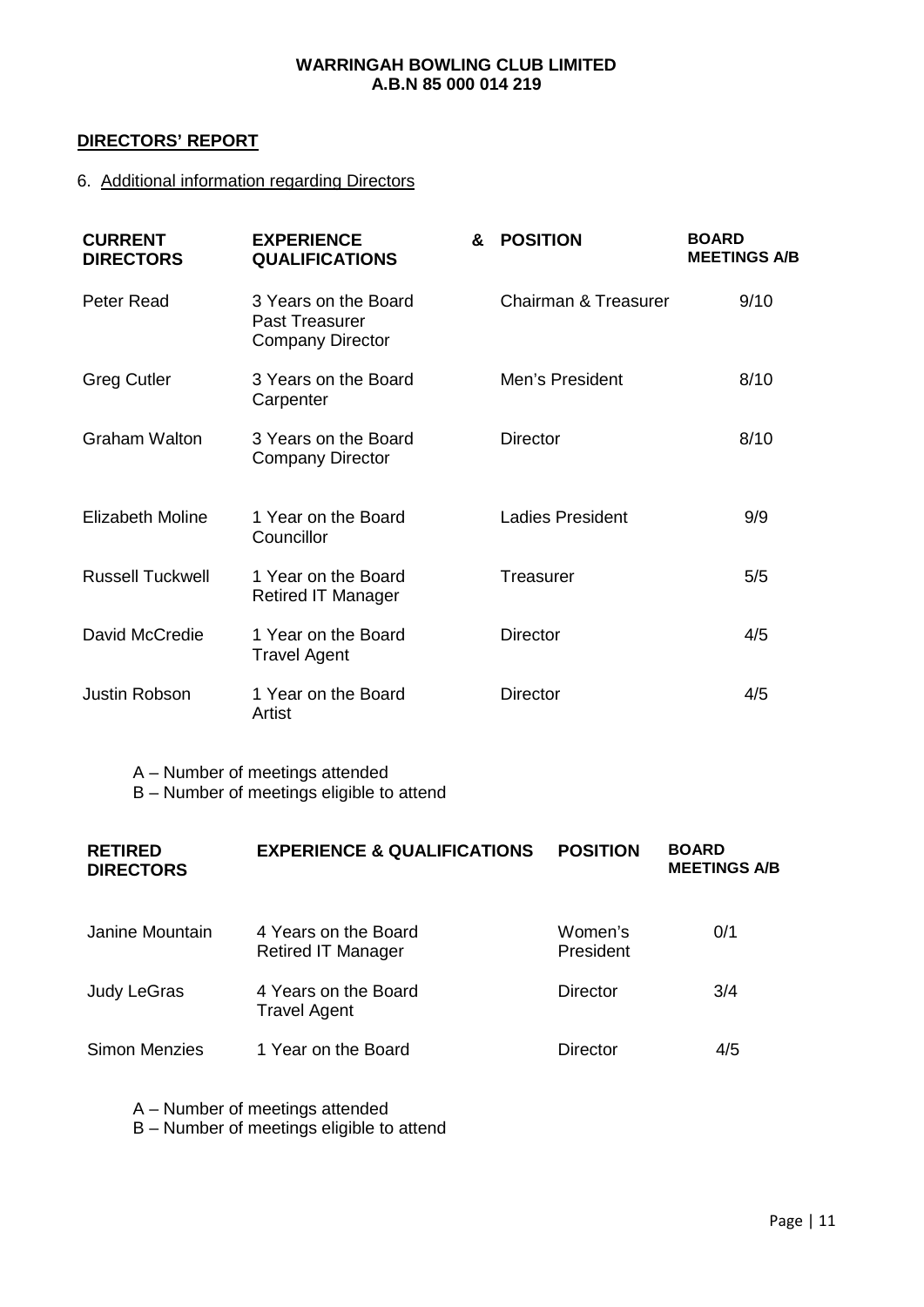7. The company is incorporated under the Corporations Act 2001 and is a company limited by guarantee. If the company is would up, the constitution states that each member is required to contribute a maximum of \$10 each towards any outstanding obligations of the entity. At 30 June 2019, the total amount that members of the company are liable to contribute if the company is wound up is \$16,160 (2018 \$13,360)

## 8. Auditor's Independence Declaration The lead auditor's independence declaration for the year ended 30 June 2019 has been received and can be found on page 11 of the Financial Report.

Signed on behalf of the Directors in accordance with a resolution of the Board.

**Director Director**

 $\overline{a}$ 

**Peter Read Russell Tuckwell**<br>Director **Director** 

Signed at Mosman, dated 25<sup>th</sup> October 2019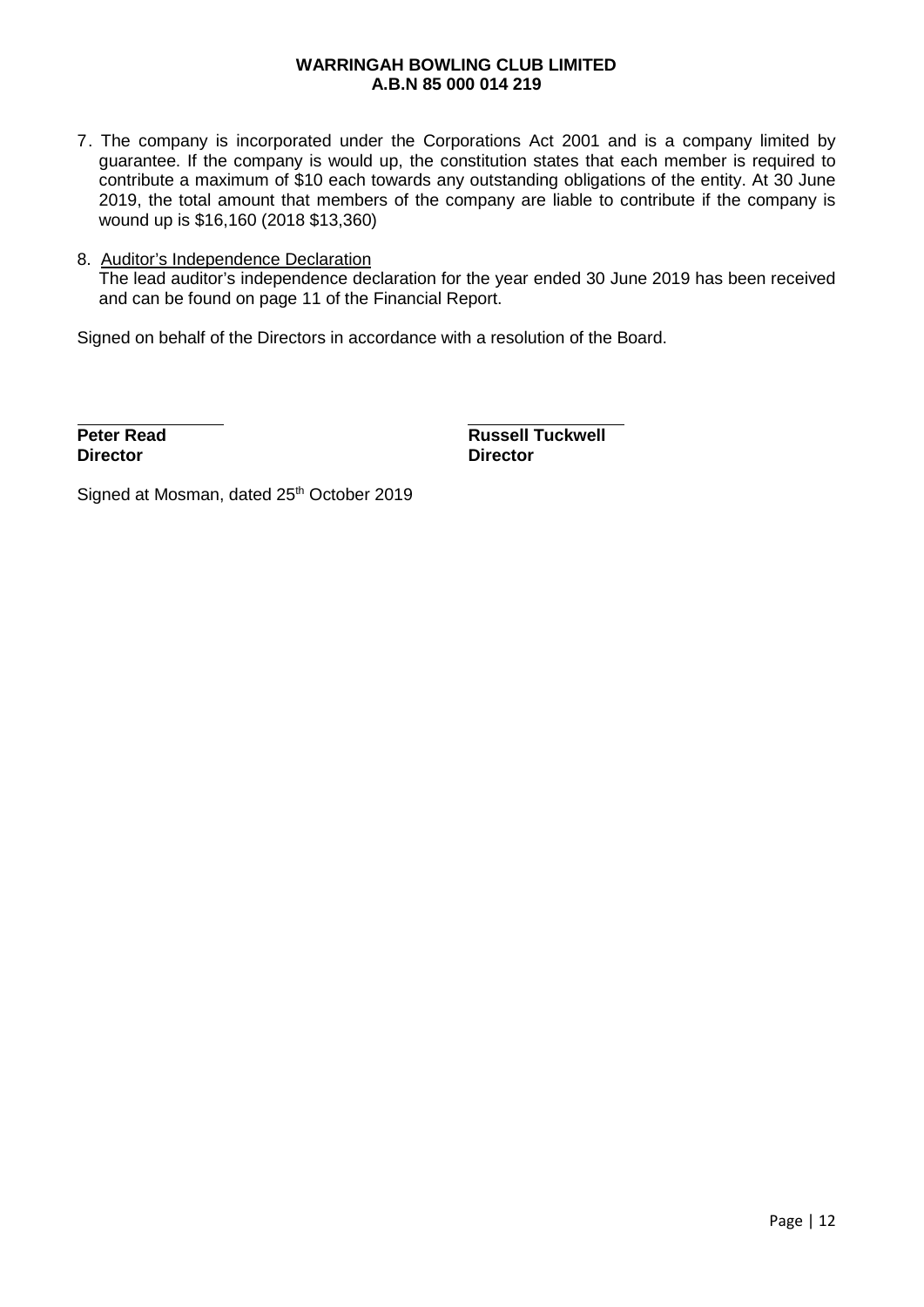## **AUDITOR'S INDEPENDENCE DECLARATION**  *UNDER SECTION 307C OF THE CORPORATIONS ACT 2001* **TO THE DIRECTORS OF WARRINGAH BOWLING CLUB LIMITED**

I declare that, to the best of my knowledge and belief during the year ended 30 June 2019 there have been:

- (i) No contraventions of the auditor independence requirements as set out in the Corporations Act 2001 in relation to the audit; and
- (ii) No contraventions of any applicable code of professional conduct in relation to the audit.

**Name of Firm: ROBERTS NISSEN**

## **Name of Partner: P M MELDRUM**

Date: November 2019<br>Address: Level 3. 1 James Pla Level 3, 1 James Place, North Sydney NSW 2060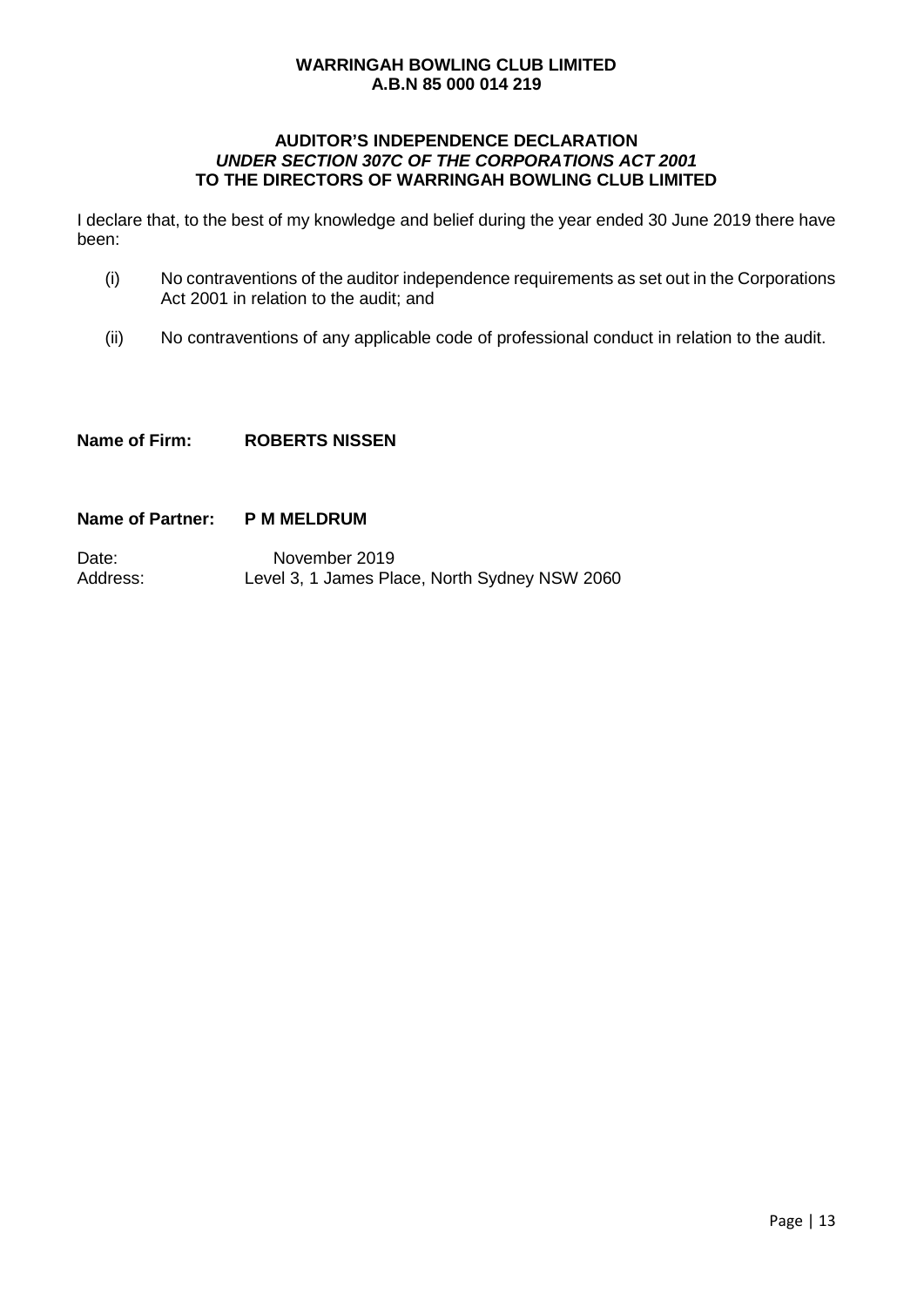## **STATEMENT OF PROFIT OR LOSS AND OTHER COMPREHENSIVE INCOME**

## **FOR THE YEAR ENDED 30 JUNE 2019**

|                                                                                 | <b>Note</b>    | 2019<br>\$ | 2018<br>\$ |
|---------------------------------------------------------------------------------|----------------|------------|------------|
| <b>Revenue</b><br><b>Sales Revenue</b>                                          | $\overline{2}$ | 939,569    | 814,911    |
| <b>Cost of Sales</b>                                                            | 3              | (389, 218) | (343, 287) |
| <b>Gross Profit</b>                                                             |                | 550,351    | 471,624    |
| Other Income                                                                    | $\overline{2}$ | 438,594    | 418,694    |
| <b>Expenses</b><br><b>Administration Expenses</b>                               | 3              | (81, 181)  | (76, 384)  |
| <b>Employee benefits Expenses</b>                                               | 3              | (523, 299) | (506, 524) |
| Depreciation & Amortisation                                                     | 5              | (62,028)   | (67, 404)  |
| <b>Bowls Related Expenses</b>                                                   | 3              | (85, 763)  | (88, 596)  |
| Repairs & Maintenance                                                           | 3              | (43, 263)  | (37, 427)  |
| <b>Operational Expenses</b>                                                     | 3              | (114, 842) | (107, 865) |
| <b>Interest Expense</b>                                                         | 3              | (25, 716)  | (17, 597)  |
| <b>Other Expenses</b>                                                           | 3              | (49, 138)  | (40, 157)  |
| Current Year Surplus/ (Deficit) from Ordinary Activities                        |                | 3,715      | (51, 636)  |
| Current Year Surplus/(Deficit) before Income Tax                                |                | 3,715      | (51, 636)  |
| Income Tax Expense                                                              |                |            |            |
| Prior period adjustment                                                         |                |            | 6,399      |
| Total Comprehensive Income for the year, attributable<br>to members of the Club |                | 3,715      | (45, 237)  |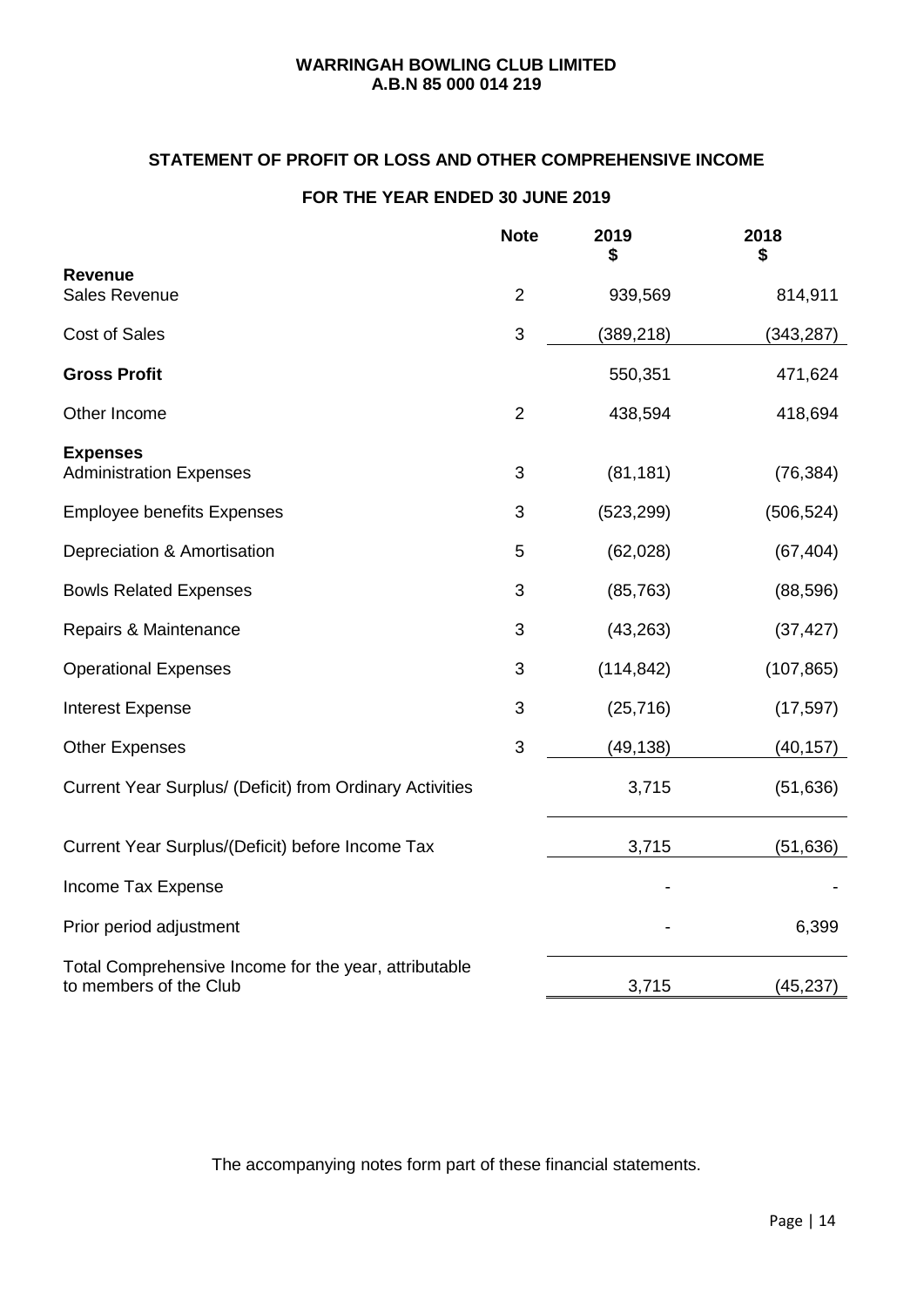## **STATEMENT OF FINANCIAL POSITION AS AT 30 JUNE 2019**

|                                                  | <b>Note</b>     | 2019<br>\$ | 2018<br>\$ |
|--------------------------------------------------|-----------------|------------|------------|
| <b>ASSETS</b><br><b>Current Assets</b>           |                 |            |            |
| Cash                                             | $\overline{7}$  | 106,276    | 183,821    |
| <b>Receivables</b>                               | 8               | 15,373     | 9,161      |
| Inventories                                      | 10              | 34,211     | 38,402     |
| Prepayments                                      | 9               | 8,383      | 5,532      |
| <b>Total Current Assets</b>                      |                 | 164,243    | 236,916    |
| <b>Non Current Assets</b>                        |                 |            |            |
| Property, plant and equipment                    | 11              | 4,195,628  | 4,119,006  |
| <b>Total Non Current Assets</b>                  |                 | 4,195,628  | 4,119,006  |
| <b>Total Assets</b>                              |                 | 4,359,871  | 4,355,922  |
| <b>LIABILITIES</b><br><b>Current Liabilities</b> |                 |            |            |
| Trade & other payables                           | 12              | 145,857    | 112,349    |
| <b>Tax Liabilities</b>                           | 14              | 22,427     | 68,496     |
| <b>Short Term Provisions</b>                     | 15              | 3,834      | 1,039      |
| <b>Total Current Liabilities</b>                 |                 | 172,118    | 181,884    |
| <b>Non Current Liabilities</b>                   | 13              | 350,000    | 340,000    |
| <b>Total Liabilities</b>                         |                 | 522,118    | 521,884    |
| <b>Net Assets</b>                                |                 | 3,837,753  | 3,834,038  |
| <b>ACCUMULATED FUNDS AND RESERVES</b>            |                 |            |            |
| <b>Retained Profits</b>                          |                 | 357,826    | 354,111    |
| <b>Reserves</b>                                  | $6\phantom{1}6$ | 3,479,927  | 3,479,927  |
| <b>Total Equity</b>                              |                 | 3,837,753  | 3,834,038  |
|                                                  |                 |            |            |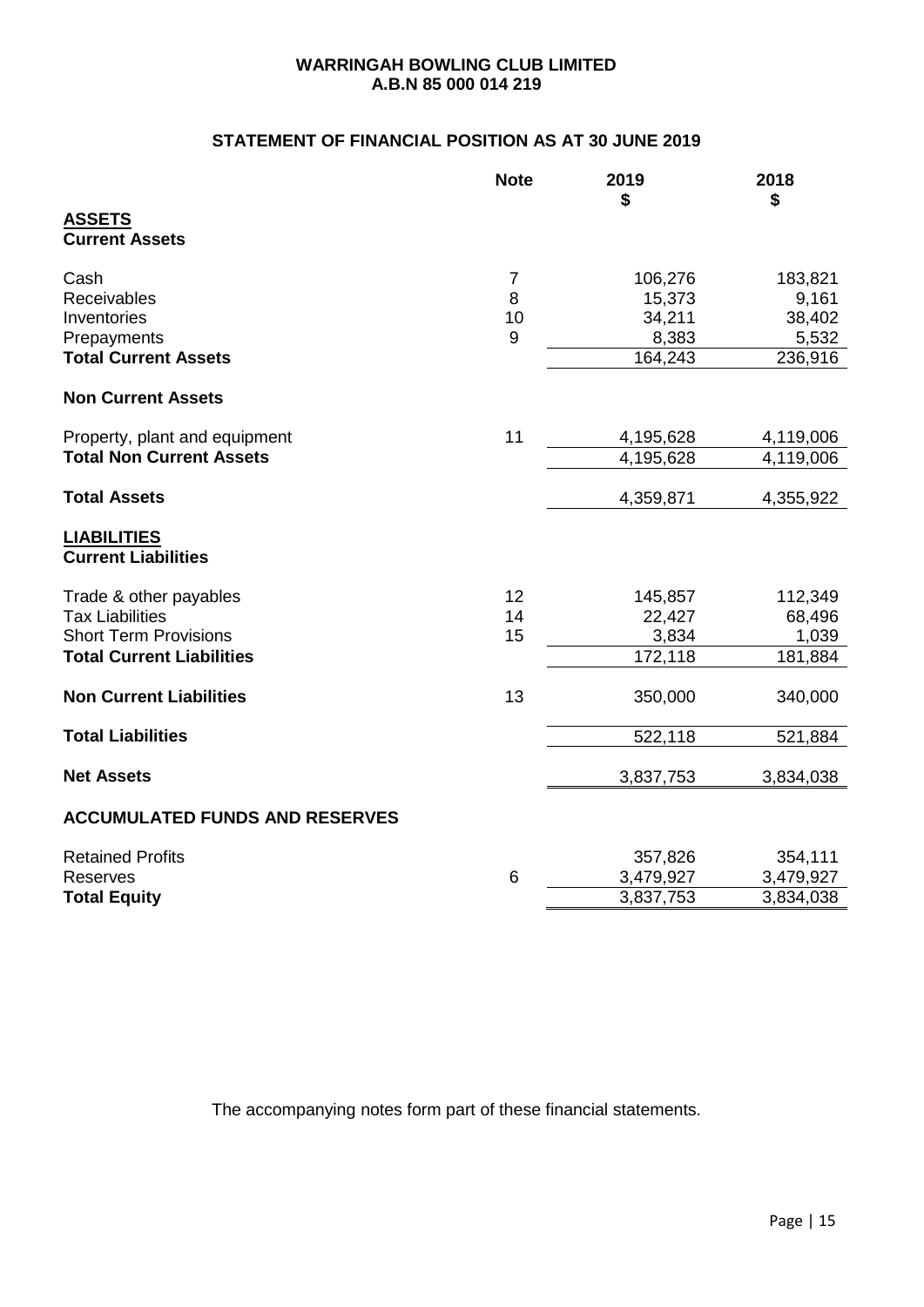## **STATEMENT OF CHANGES IN EQUITY FOR THE YEAR ENDED 30 JUNE 2019**

|                                           | <b>Accumulated</b><br><b>Funds</b> | <b>Asset</b><br><b>Revaluation</b><br><b>Reserve</b> |
|-------------------------------------------|------------------------------------|------------------------------------------------------|
|                                           |                                    |                                                      |
| Balance at July 1, 2017                   | 399,348                            | 3,479,927                                            |
| Surplus/(Deficit) attributable to members | (45,237)                           |                                                      |
| Balance as at June 30, 2018               | 354,111                            | 3,479,927                                            |
| Surplus attributable to members           | 3,715                              |                                                      |
| Balance as at June 30, 2019               | 357,826                            | 3,479,927                                            |

#### **Asset Revaluation Reserve**

The Asset Revaluation Reserve records revaluations of non-current assets.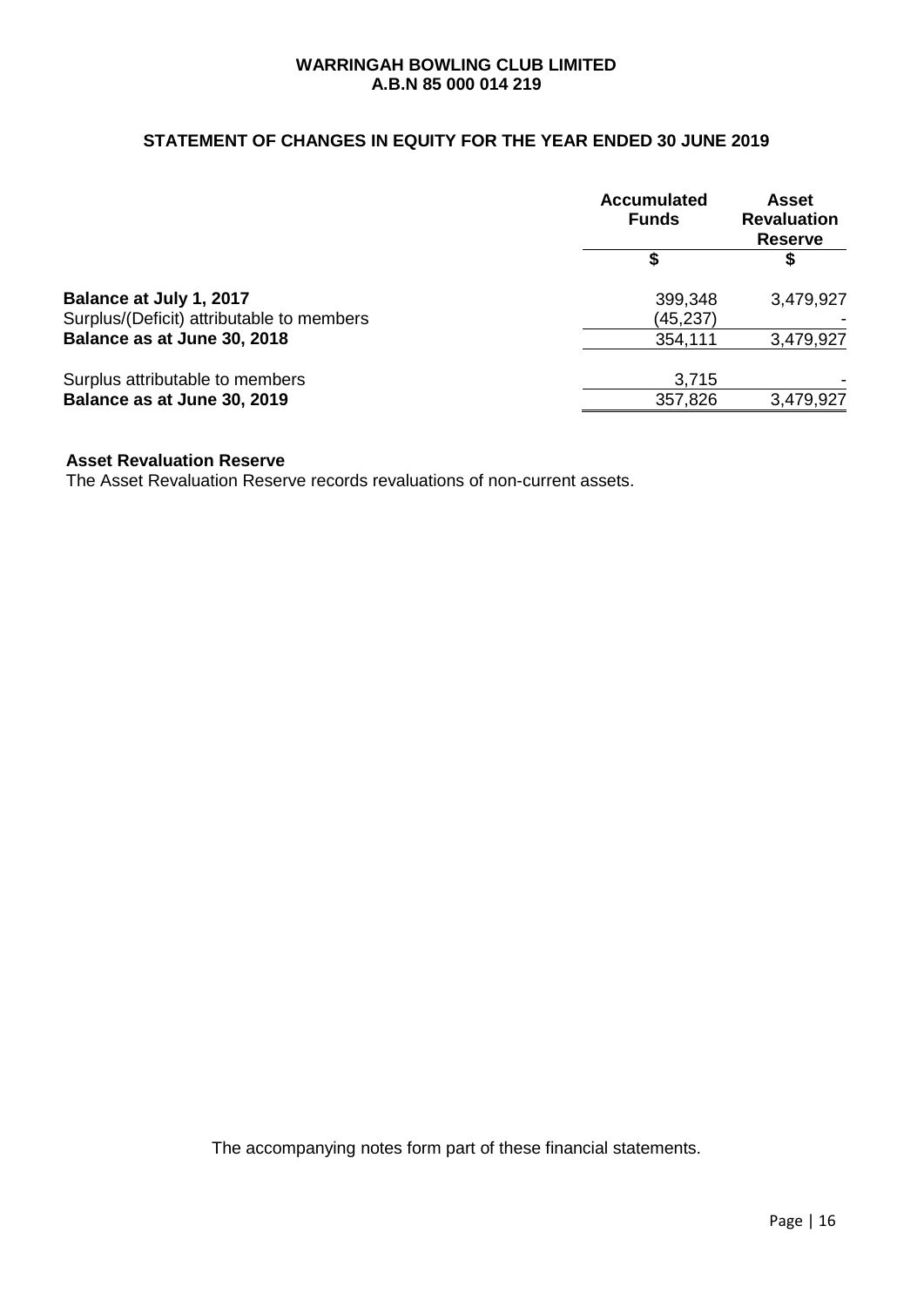## **STATEMENT OF CASH FLOWS FOR THE YEAR ENDED 30 JUNE 2019**

|                                                                                                             | <b>Note</b> | 2019<br>\$                                     | 2018<br>\$                                     |
|-------------------------------------------------------------------------------------------------------------|-------------|------------------------------------------------|------------------------------------------------|
| Cash flows from operating activities                                                                        |             |                                                |                                                |
| <b>Receipts from Customers</b><br><b>Payments to Suppliers</b><br>Interest received<br><b>Interest Paid</b> |             | 1,371,779<br>(1, 295, 130)<br>172<br>(25, 716) | 1,231,092<br>(1, 114, 018)<br>214<br>(17, 597) |
| Net Cash Provided by/ (used in) Operating Activities                                                        | 7           | 51,105                                         | 99,691                                         |
| <b>Cash Flows from Investing Activities</b>                                                                 |             |                                                |                                                |
| Payment for Property, Plant and Equipment                                                                   |             | (138, 650)                                     | (85,719)                                       |
| Net Cash (Used in)/ provided by Investing Activities                                                        |             | (138, 650)                                     | (85,719)                                       |
| <b>Cash Flows from Financing Activities</b>                                                                 |             |                                                |                                                |
| Proceeds from Loans<br>Repayment of Loans                                                                   |             | 20,000<br>(10,000)                             | 90,000<br>(10,000)                             |
| Net Cash Provided by/ (used in) Financing Activities                                                        |             | 10,000                                         | 80,000                                         |
| Net (Decrease)/ Increase in Cash and Cash Equivalents<br>Held                                               |             | (77, 545)                                      | 93,972                                         |
| Cash and Cash Equivalents at Beginning of Year                                                              |             | 183,821                                        | 89,849                                         |
| Cash and Cash Equivalents at End of Year                                                                    | 7           | 106,276                                        | 183,821                                        |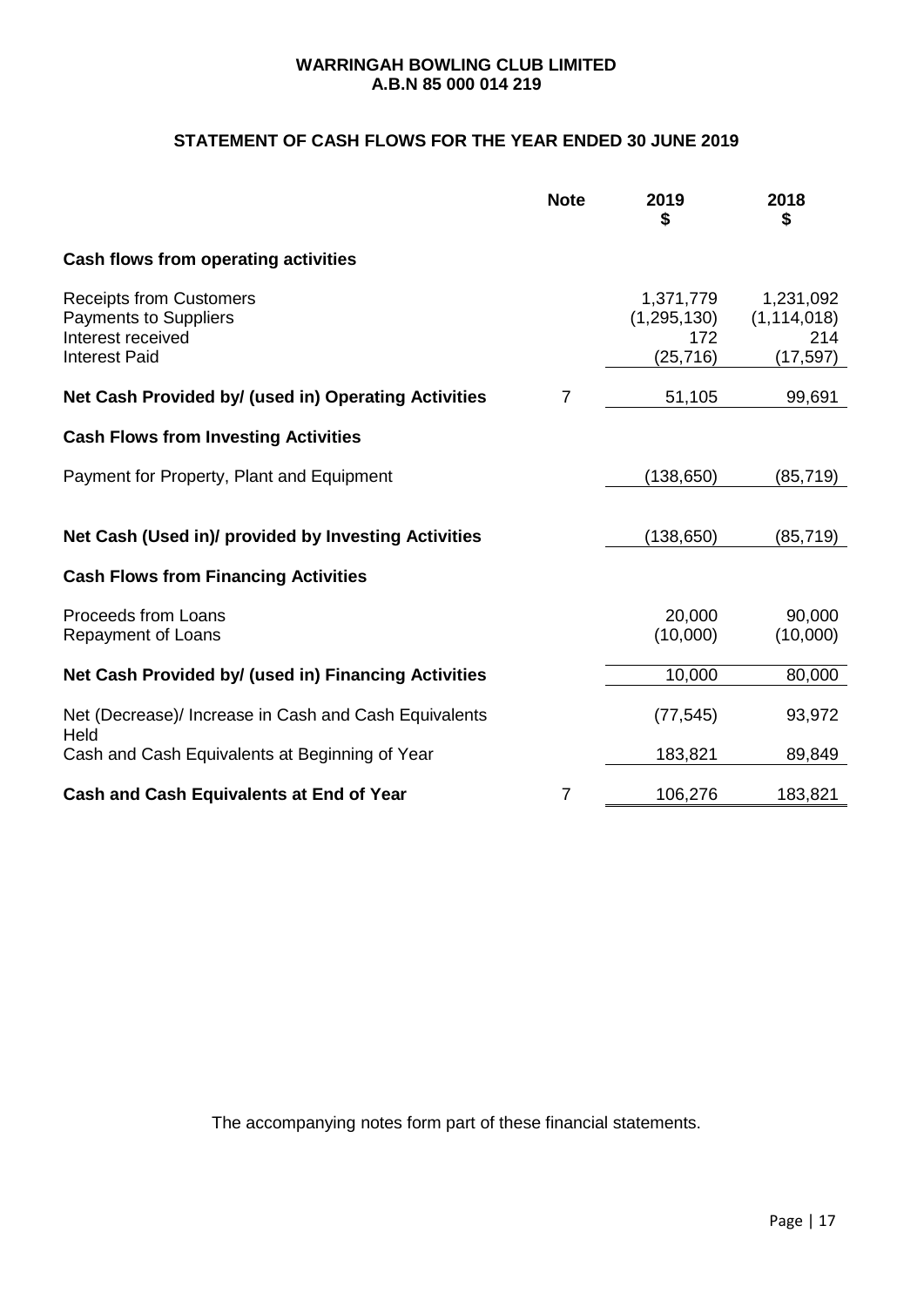#### **NOTES TO AND FORMING PART OF THE 2019 FINANCIAL STATEMENTS**

The financial statements are for Warringah Bowling Club Limited as an individual not for profit entity, incorporated and domiciled in Australia. Warringah Bowling Club Limited is a company limited by guarantee.

The financial statements were authorised for issue on 25<sup>th</sup> October 2019 by the directors of the club.

#### **NOTE 1: STATEMENT OF ACCOUNTING POLICIES**

#### **Basis of Preparation**

These general purpose financial statements have been prepared in accordance with the Corporations Act 2001 and the Australian Accounting Standards and Interpretations of the Australian Accounting Standards Board. The company is a not-for-profit entity for financial reporting purposes under Australian Accounting Standards.

Material accounting policies adopted in the preparation of these financial statements are presented below. They have been consistently applied unless otherwise stated.

The financial statements, except for cash flow information, have been prepared on an accrual basis and are based on historical costs, modified, where applicable, by the measurement at fair value of selected non-current assets, financial assets and financial liabilities. The amounts presented in the financial statements have been rounded to the nearest dollar.

#### a) Income Tax

No provision for income tax is required as the Club is exempt from income tax under Div 50 of the Income Tax Assessment Act 1997, due to its promotion of bowls.

#### b) Inventories

Inventories are measured at the lower of cost and current replacement cost on an average cost basis.

Inventories acquired at no cost or for nominal consideration are measured at the current replacement cost as at the date of acquisition.

#### c) Impairment of Assets

At the end of each reporting period, the Club reviews the carrying values of its tangible assets to determine whether there is any indication that those assets have been impaired. If such an indication exists, the recoverable amount of the asset, being the higher of the asset's fair value less costs to sell and value in use, is compared to the asset's carrying value. Any excess of the asset's carrying value over its recoverable amount is expensed to the Statement of Comprehensive Income.

When the future economic benefits of the asset are not primarily dependent upon the assets ability to generate net cash inflows and when the entity would, if deprived of the asset, replace its remaining future economic benefits, value in use is assessed as the depreciated replacement cost of an asset.

Where it is not possible to estimate the recoverable amount of an assets class, the entity estimates the recoverable amount of the cash generating unit to which the class of assets belong.

Where an impairment loss on a revalued asset is identified, this is recognised against the revaluation surplus in respect of the same class of asset to the extent that the impairment loss does not exceed the amount in the revaluation surplus for that class of asset.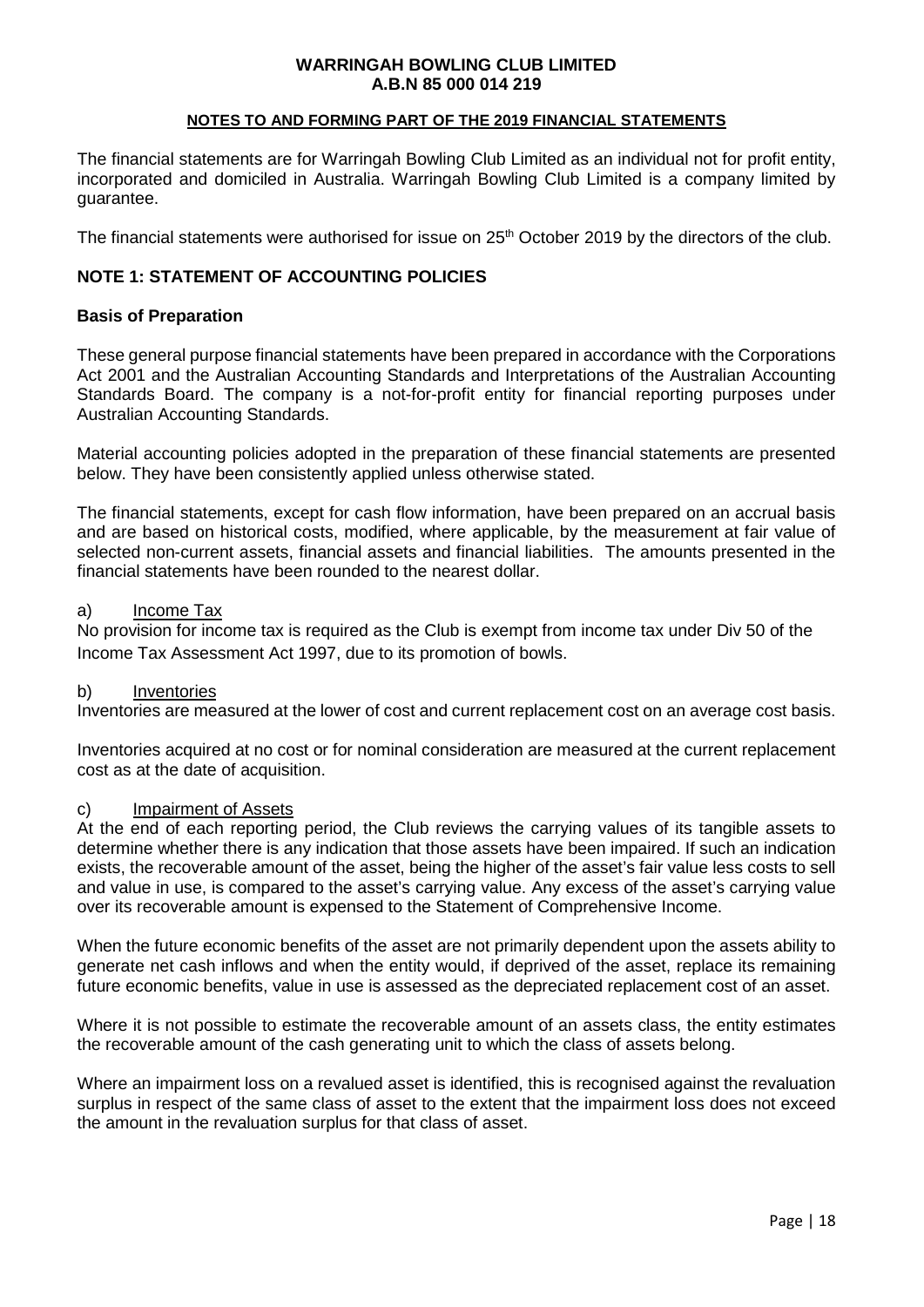#### **NOTES TO AND FORMING PART OF THE 2019 FINANCIAL STATEMENTS**

#### d) Property, Plant and Equipment

Each class of property, plant and equipment is carried at cost of fair value, less where applicable, any accumulated depreciation and impairment losses.

#### Freehold Property

Freehold land is shown at its fair value based on periodic, but at least triennial, valuations by external independent valuers.

In periods when the freehold land is not subject to an independent valuation, the directors conduct directors' valuations to ensure the carrying amount for the land is not materially different to the fair value.

Increases in the carrying amount arising on revaluation of land are recognised in other comprehensive income. Revaluation decreases that offset previous increases of the same class of assets are recognised in other comprehensive income under the heading revaluation surplus. All other decreases are recognised in profit or loss.

Any accumulated depreciation at the date of revaluation is eliminated against the gross carrying amount of the asset and the net amount is restated to the revalued amount of the asset. Buildings are carried at cost, less accumulated depreciation.

#### Plant and Equipment

Plant and equipment are measured on the cost basis and are therefore carried at cost less accumulated depreciation and any accumulated impairment losses. In the event the carrying amount of plant and equipment is greater than the estimated recoverable amount the carrying amount is written down to the estimated recoverable amount. A formal assessment of recoverable amount is made when impairment indicators are present.

Subsequent costs are included in the asset's carrying amount or recognised as a separate asset, as appropriate, only when it is probable that future economic benefits associated with the item will flow to the company and the cost of the item can be measured reliably. All other repairs and maintenance are recognised as expenses in profit or loss in the financial period in which they are incurred.

#### **Depreciation**

The depreciable amount of all fixed assets including buildings and capitalised leased assets, but excluding freehold land, is depreciated over their useful lives to the economic entity commencing from the time the asset is held ready for use.

The depreciation rates used for each class of depreciable assets are:

| <b>Classes of Fixed Asset</b>                                                   | <b>Depreciation Rate</b>                         |
|---------------------------------------------------------------------------------|--------------------------------------------------|
| <b>Buildings</b><br><b>Furniture and Fittings</b><br><b>Plant and Equipment</b> | $0.0\%$ -2.5%<br>10.0%-33.0%<br>$5.0\% - 50.0\%$ |
| <b>Greens and Surrounds</b>                                                     | 10.0%-20.0%                                      |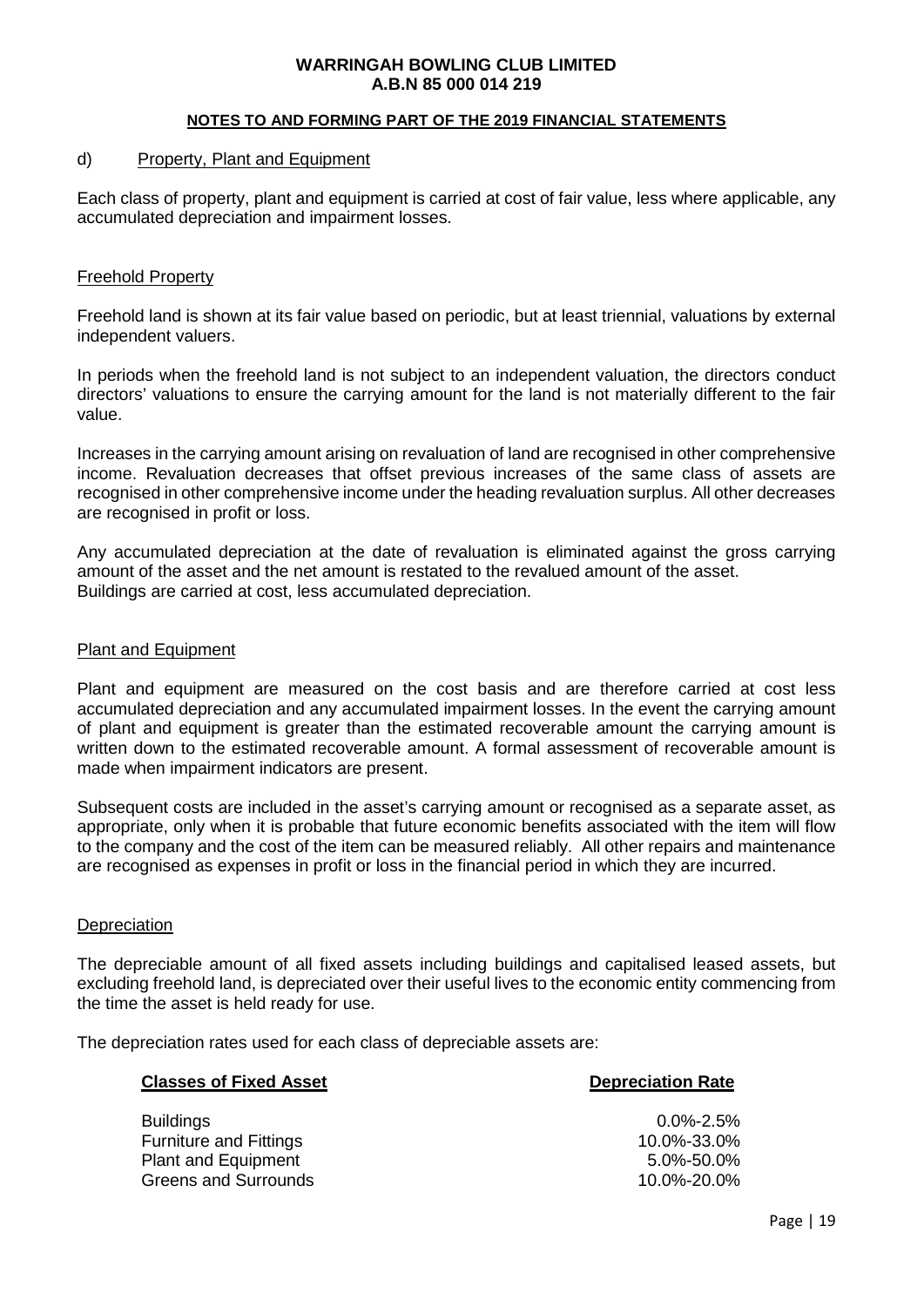#### **NOTES TO AND FORMING PART OF THE 2019 FINANCIAL STATEMENTS**

The assets' residual values and useful lives are reviewed and adjusted if appropriate, at the end of each reporting period.

Gains and losses on disposals are determined by comparing proceeds with the carrying amount. These gains or losses are recognised on profit or loss in the period in which they arise.

#### e) Leases

Leases of fixed assets where substantially all the risks and benefits incidental to the ownership of the asset, but not the legal ownership, are transferred to the club are classified as finance leases. Finance leases are capitalised, recognising an asset and a liability equal to the present value of the minimum lease payments, including any guaranteed residual values. Lease assets are depreciated on straight line basis over their estimated useful lives where it is likely that the economic entity will obtain ownership of the asset or over the term of the lease. Lease payments are allocated between the reduction of the lease liability and the lease interest expense for the period.

#### f) Employee Provisions

#### (i) Short-term employee provisions

Provision is made for the club's obligation for short-term employee benefits. Short-term employee benefits are benefits (other than termination benefits) that are expected to be settled wholly before 12 months after the end of the annual reporting period in which the employees render the related service, including wages, salaries and personal leave. Short-term employee benefits are measured at the (undiscounted) amounts expected to be paid when the obligation is settled.

#### (ii) Other long-term employee provisions

Provision is made for employees' long service leave entitlements not expected to be settled wholly within 12 months after the end of the annual reporting period in which the employees rendered the related service. Other long-term employee benefits are measured at the present value of the expected future payments to be made to employees. Expected future payments incorporate anticipated future wage and salary level, duration of service and employee departures, and are discounted at rates determined by reference to market yields at the end of the reporting period on government bonds that have maturity dates that approximate the terms of the obligations. For other long-term employee benefits, the net change in the obligation is recognised in profit or loss as part of employee benefits expense.

The Club's obligation for long-term employee benefits are presented as non-current employee provisions in its statement of financial position, except where the Club does not have an unconditional right to defer settlement for at least 12 months after the end of the reporting period, in which case the obligations are presented as current provisions.

#### g) Cash on Hand

Cash on hand includes cash on hand, deposits held at-call with banks, other short-term highly liquid investments with original maturities of three months or less, and bank overdrafts. Bank overdrafts are shown within short-term borrowings in current liabilities on the statement of financial position.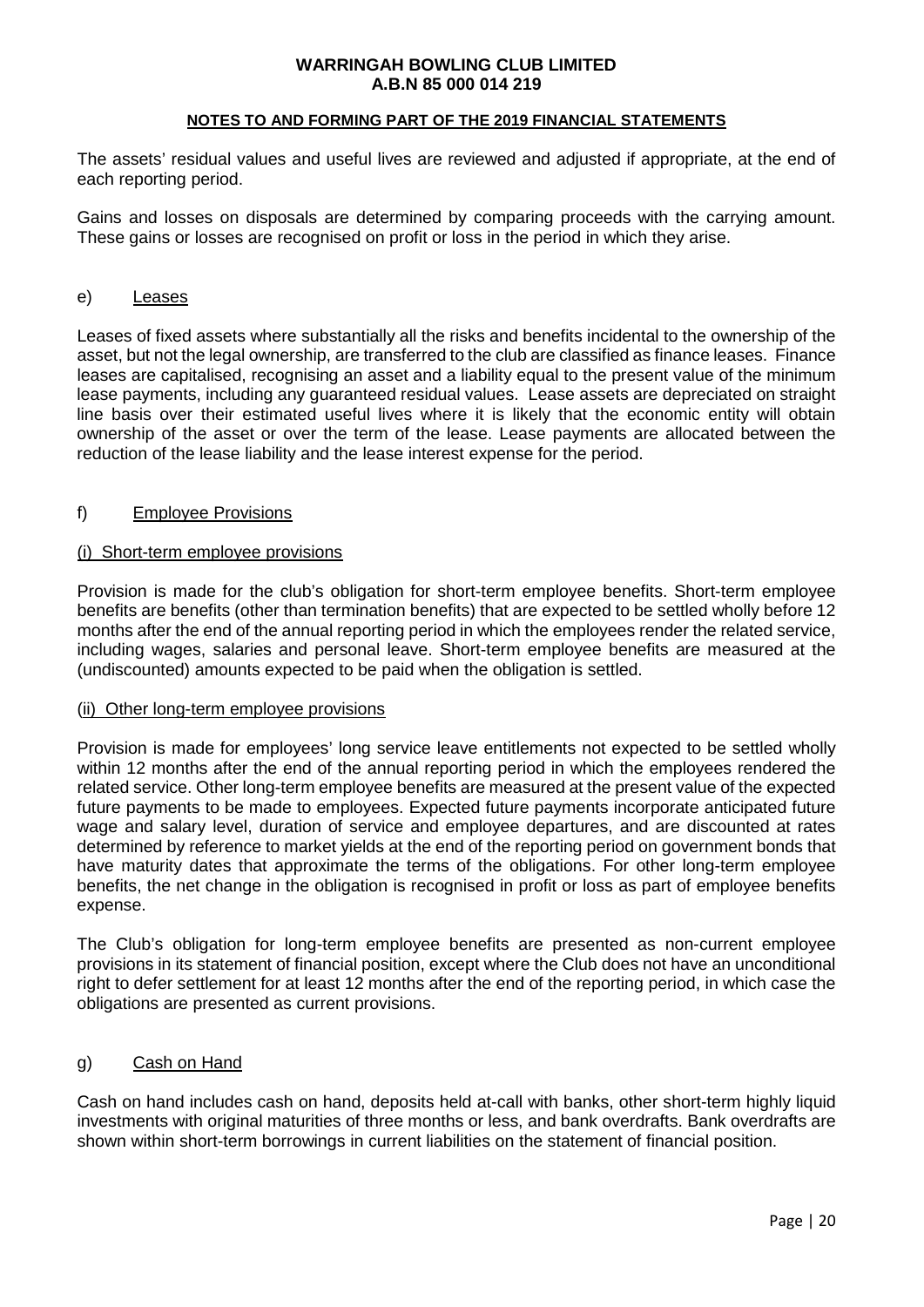#### **NOTES TO AND FORMING PART OF THE 2019 FINANCIAL STATEMENTS**

#### h) Accounts Receivable and Other Debtors

Accounts receivable and other debtors include amounts due from members as well as amounts receivable from customers for goods sold in the ordinary course of business. Receivables expected to be collected within 12 months of the end of the reporting period are classified as current assets. All other receivables are classified as non-current assets.

Accounts receivable are initially recognised at fair value and subsequently measured at amortised cost using the effective interest method, less any provision for impairment. Refer to Note 1(c) for further discussion on the determination of impairment losses.

#### i) Revenue

Revenue from the sale of goods and delivery of services is recognised upon the delivery of goods to customers. Interest revenue is recognised on a proportional basis taking into account the interest rates applicable to the financial assets. All revenue is stated net of goods and services tax.

Revenue from the rendering of a service is recognised upon the delivery of the service to the customer. All revenue is stated net of the amount of goods and services tax.

#### j) Goods and Services Tax

Revenues, expenses and assets are recognised net of the amount of GST, except where the amount of GST incurred is not recoverable from the Australian Tax Office (ATO). Receivables and payables are stated inclusive of the amount of GST receivable or payable. The net amount of GST recoverable from, or payable to, the ATO is included with other receivables or payables in the statement of financial position. Cash flows are presented on a net basis. The GST components of cash flows arise from investing or financing activities, which are recoverable from or payable to the ATO, are presented as operating cash flows included in receipts from customers or payments to suppliers.

#### k) Provisions

Provisions are recognised when the Club has a legal or constructive obligation, as a result of past events, for which it is probable that an outflow of economic benefits will result and that outflow can be reliably measured. Provisions recognised represent the best estimate of the amounts required to settle the obligations at the end of the reporting period.

#### l) Comparative Figures

When required by Accounting Standards, comparative figures have been adjusted to conform with changes in presentation for the current financial year.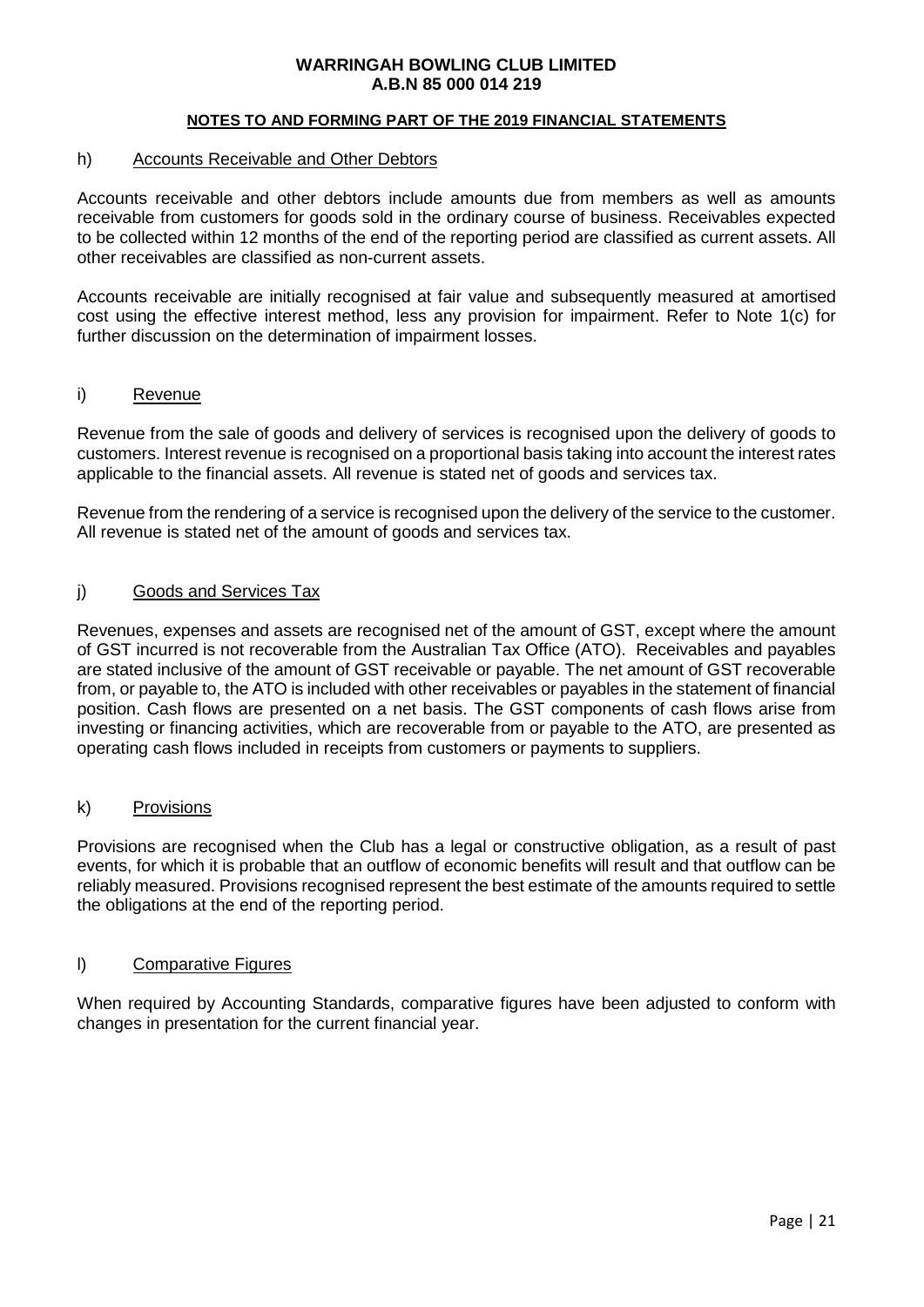#### **NOTES TO AND FORMING PART OF THE 2019 FINANCIAL STATEMENTS**

#### m) New Accounting Standards for Application in Future Periods

The AASB has issued new and amended accounting standards and interpretations that have mandatory application dates from 1 January 2019 and will be applicable in the 2020 financial year. The company has not opted for early adoption of these standards.

AASB 16 Leases – The revised Standard removes the distinction between operating and finance leases for leases. The Standard requires rights and obligations relating to most leases to be recognised on the balance sheet. Warringah Bowling Club Limited have not yet considered the impact of all leases and agreements currently in place.

AASB 15 Revenue from Contracts with Customers – This Standard moves the revenue recognition focus from transaction level to a contractual rights and obligations basis. Warringah Bowling Club Limited have not yet considered the impact of this Standard.

AASB 1058 Income for Not for Profits – This standard primarily applies to income not accounted for under AASB 15. Under the new Standard, Warringah Bowling Club Limited will recognise income as it meets performance obligations, so revenue will be recognised at the earlier of receipt or when Warringah Bowling Club have a right to the receipt. The adoption of this Standard may change recognition timing of certain income streams.

## n) Accounts Payable and Other Payables

Accounts payable and other payables represent the liability outstanding at the end of the reporting period for goods and services received by the company during the reporting period which remain unpaid. The balance is recognised as a current liability with the amounts normally paid within 30 days of recognition of the liability. Other payables represent the liability outstanding at the end of the reporting period for goods and services received by the Club during the reporting period which remain unpaid. The balance is recognised as a current liability with the amounts normally paid within 30 days of the recognition of the liability.

#### o) Critical Accounting Estimates and Judgements

The directors evaluate estimates and judgements incorporated into the financial report based on historical knowledge and best available current information. Estimates assume a reasonable expectation of future events and are based on current trends and economic data, obtained both externally and within the Club.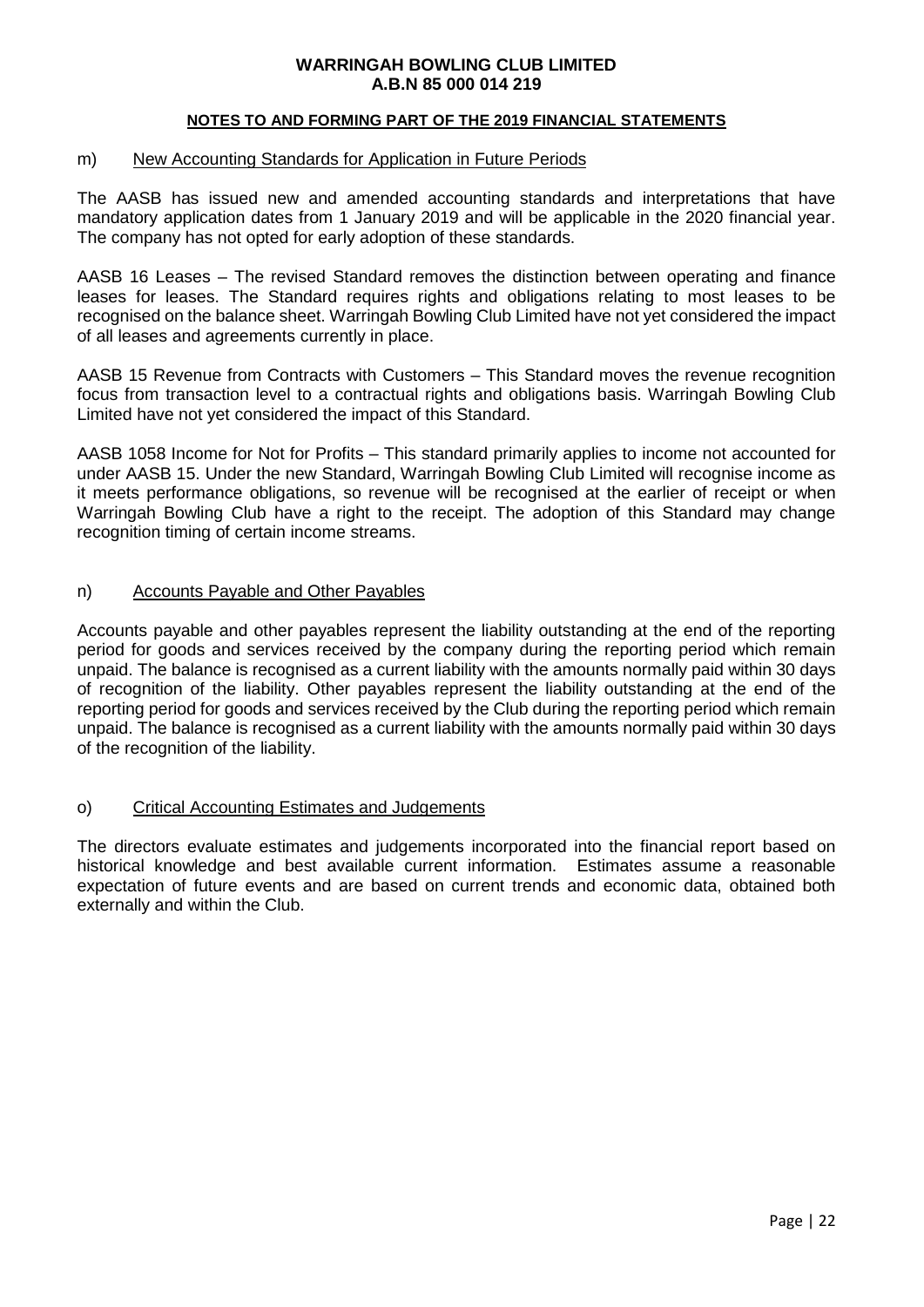## **NOTES TO AND FORMING PART OF THE 2019 FINANCIAL STATEMENTS**

|                                                      | 2019             | 2018             |
|------------------------------------------------------|------------------|------------------|
|                                                      | \$               | \$               |
| <b>NOTE 2: REVENUE AND OTHER INCOME</b>              |                  |                  |
| <b>Sales Revenue</b>                                 |                  |                  |
| <b>Bar Sales</b>                                     | 624,868          | 485,961          |
| <b>Functions &amp; Catering Income</b>               | 314,701          | 328,950          |
|                                                      | 939,569          | 814,911          |
| <b>Other Income</b>                                  |                  |                  |
| <b>Poker Machine Revenue</b>                         | 57,790           | 36,963           |
| <b>Bowling Green Income</b>                          | 44,342           | 47,378           |
| Subscriptions                                        | 21,913           | 21,402           |
| <b>Rents Received</b>                                | 299,648          | 294,296          |
| <b>Interest Received</b>                             | 173              | 214              |
| Other Income                                         | 14,728           | 18,441           |
|                                                      | 438,594          | 418,694          |
| <b>Total Income</b>                                  | 1,378,163        | 1,233,605        |
| <b>Note 3: EXPENSES</b>                              |                  |                  |
|                                                      |                  |                  |
| <b>Cost of Sales</b>                                 |                  |                  |
| Cost of Sales - Bar                                  | 233,192          | 196,312          |
| Cost of Sales - Function & Catering                  | 156,026          | 146,975          |
|                                                      | 389,218          | 343,287          |
| <b>Other Expenses</b>                                |                  |                  |
| <b>Bowls Related</b>                                 | 85,763           | 88,596           |
| <b>Employee Benefits</b>                             | 523,299          | 506,524          |
| Administration                                       | 81,181           | 76,384           |
| Repairs & Maintenance                                | 43,263           | 37,427           |
| <b>Other Expenses</b><br><b>Depreciation Expense</b> | 49,138<br>62,028 | 40,157<br>67,404 |
| <b>Interest Expense</b>                              | 25,716           | 17,597           |
| <b>Operational Expenses</b>                          | 114,842          | 107,865          |
|                                                      | 985,230          | 941,954          |
|                                                      | 1,374,448        | 1,285,241        |
|                                                      |                  |                  |
| <b>Note 4: KEY MANAGEMENT PERSONNEL</b>              |                  |                  |
| <b>COMPENSATION</b>                                  |                  |                  |
|                                                      |                  |                  |
| Short term benefits                                  | 145,455          | 144,695          |
| Post employment benefits                             | 13,818           | 13,746           |
| Long term benefits                                   | 3,470            | 2,970            |
| <b>Total Compensation</b>                            | 162,743          | 161,411          |
| <b>Note 5: DEPRECIATION</b>                          |                  |                  |
|                                                      |                  |                  |
| Clubhouse                                            | 8,112            | 6,433            |
| <b>Furniture &amp; Fittings</b><br>Plant & Equipment | 22,165<br>22,004 | 20,545<br>25,890 |
| <b>Greens &amp; Grounds</b>                          | 2,074            | 3,137            |
| <b>Poker Machines</b>                                | 7,673            | 11,399           |
|                                                      | 62,028           | 67,404           |
|                                                      |                  |                  |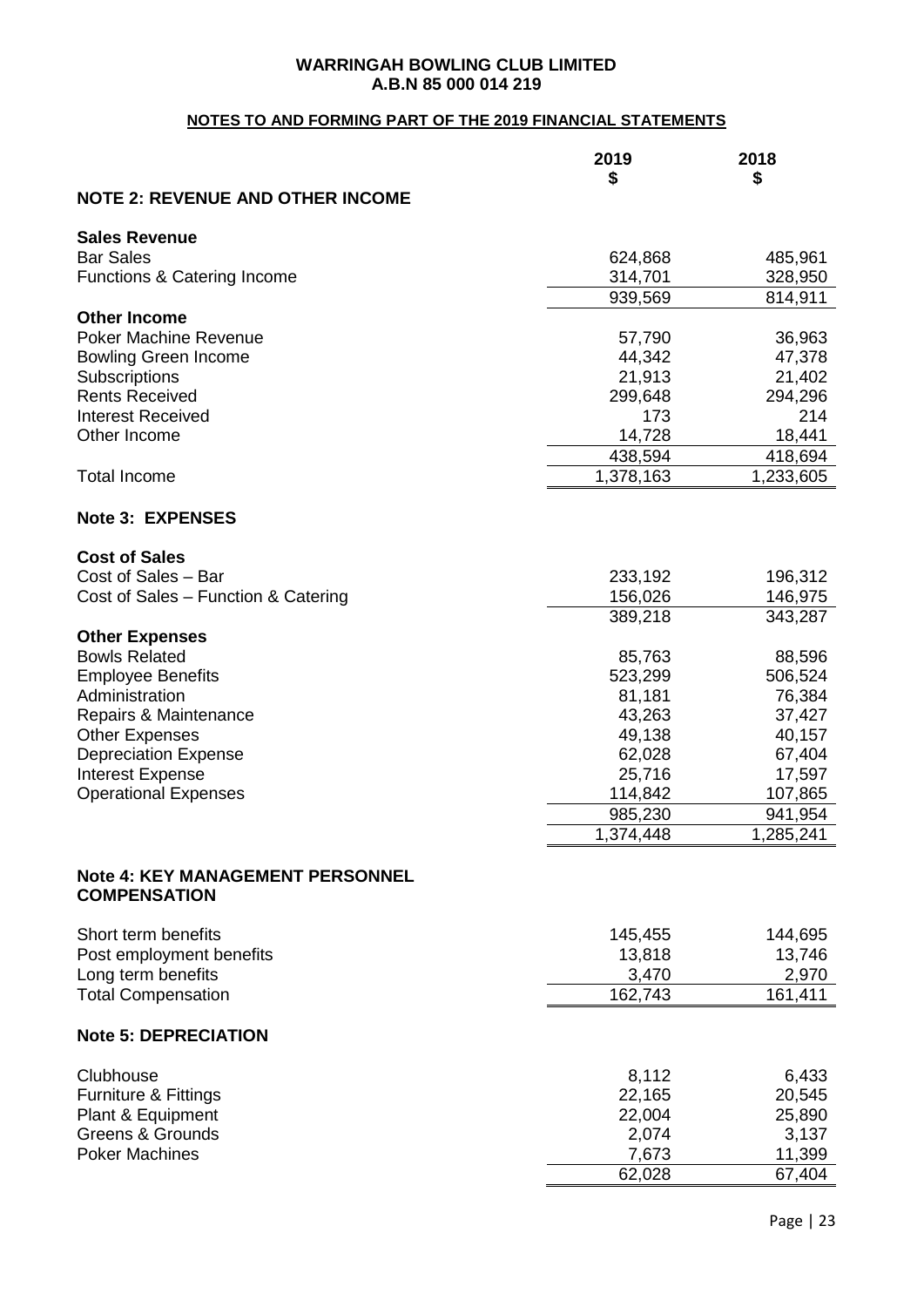## **NOTES TO AND FORMING PART OF THE 2019 FINANCIAL STATEMENTS**

|                                                                                                                                                                                                                                                                                            | 2019<br>\$                                         | 2018<br>\$                                                 |
|--------------------------------------------------------------------------------------------------------------------------------------------------------------------------------------------------------------------------------------------------------------------------------------------|----------------------------------------------------|------------------------------------------------------------|
| <b>NOTE 6: RESERVES</b>                                                                                                                                                                                                                                                                    |                                                    |                                                            |
| <b>Asset Revaluation Reserve</b>                                                                                                                                                                                                                                                           | 3,479,927                                          | 3,479,927                                                  |
| <b>NOTE 7: CASH ON HAND</b>                                                                                                                                                                                                                                                                |                                                    |                                                            |
| a) Bank accounts                                                                                                                                                                                                                                                                           |                                                    |                                                            |
| <b>Trading Account</b>                                                                                                                                                                                                                                                                     | 29,348                                             | 28,500                                                     |
| <b>Interest Bearing Account</b>                                                                                                                                                                                                                                                            | 35,382                                             | 35,240                                                     |
| <b>Trophies Account</b>                                                                                                                                                                                                                                                                    | 1,528                                              | 1,524                                                      |
| Women's Accounts                                                                                                                                                                                                                                                                           | 6,157                                              | 8,812                                                      |
| <b>Clearing Accounts</b>                                                                                                                                                                                                                                                                   | 10,909                                             | 2,638                                                      |
| <b>Foundation Account</b>                                                                                                                                                                                                                                                                  | 3,660                                              | 3,651                                                      |
| <b>Construction Account</b>                                                                                                                                                                                                                                                                | 2,315                                              | 90,210                                                     |
| Cash on Hand                                                                                                                                                                                                                                                                               | 16,977                                             | 13,246                                                     |
|                                                                                                                                                                                                                                                                                            | 106,276                                            | 183,821                                                    |
| b) Reconciliation of cash flow from operating activities with<br><b>Current Year Surplus</b><br>Profit/ (Loss) after Income Tax<br>Non-cash flows in operating profit                                                                                                                      | 3,715                                              | (45, 237)                                                  |
| Depreciation                                                                                                                                                                                                                                                                               | 62,028                                             | 67,404                                                     |
| Changes in Assets & Liabilities<br>Decrease (increase) in Trade Debtors<br>Decrease (increase) in Inventories<br>Decrease (increase) in Prepayments<br>(Decrease) Increase in Trade Creditors & Accruals<br>Increase (decrease)/ in Provisions<br>(Decrease) Increase in Income in Advance | (6, 212)<br>4,191<br>(2,851)<br>(12, 561)<br>2,795 | (2,299)<br>(9, 219)<br>(12)<br>92,240<br>(854)<br>(2, 332) |
| Net Cash Provided by Operating Activities                                                                                                                                                                                                                                                  | 51,105                                             | 99,691                                                     |
| <b>Note 8: RECEIVABLES</b>                                                                                                                                                                                                                                                                 |                                                    |                                                            |
| <b>Trade Debtors</b>                                                                                                                                                                                                                                                                       | 15,373                                             | 9,161                                                      |

## **i. Provision for Doubtful Debts**

Current trade receivables are generally on 30-day terms. These receivables are assessed for recoverability and a provision for impairment is recognised when there is objective evidence that an individual trade receivable is impaired. These amounts have been included in other expense items.

Movement in the provision for impairment of receivables is as follows:

| Provision for Impairment as at 30 June 2018 | <b>NIL</b> | <b>NIL</b> |
|---------------------------------------------|------------|------------|
| Provision for Impairment as at 30 June 2019 | <b>NIL</b> | <b>NIL</b> |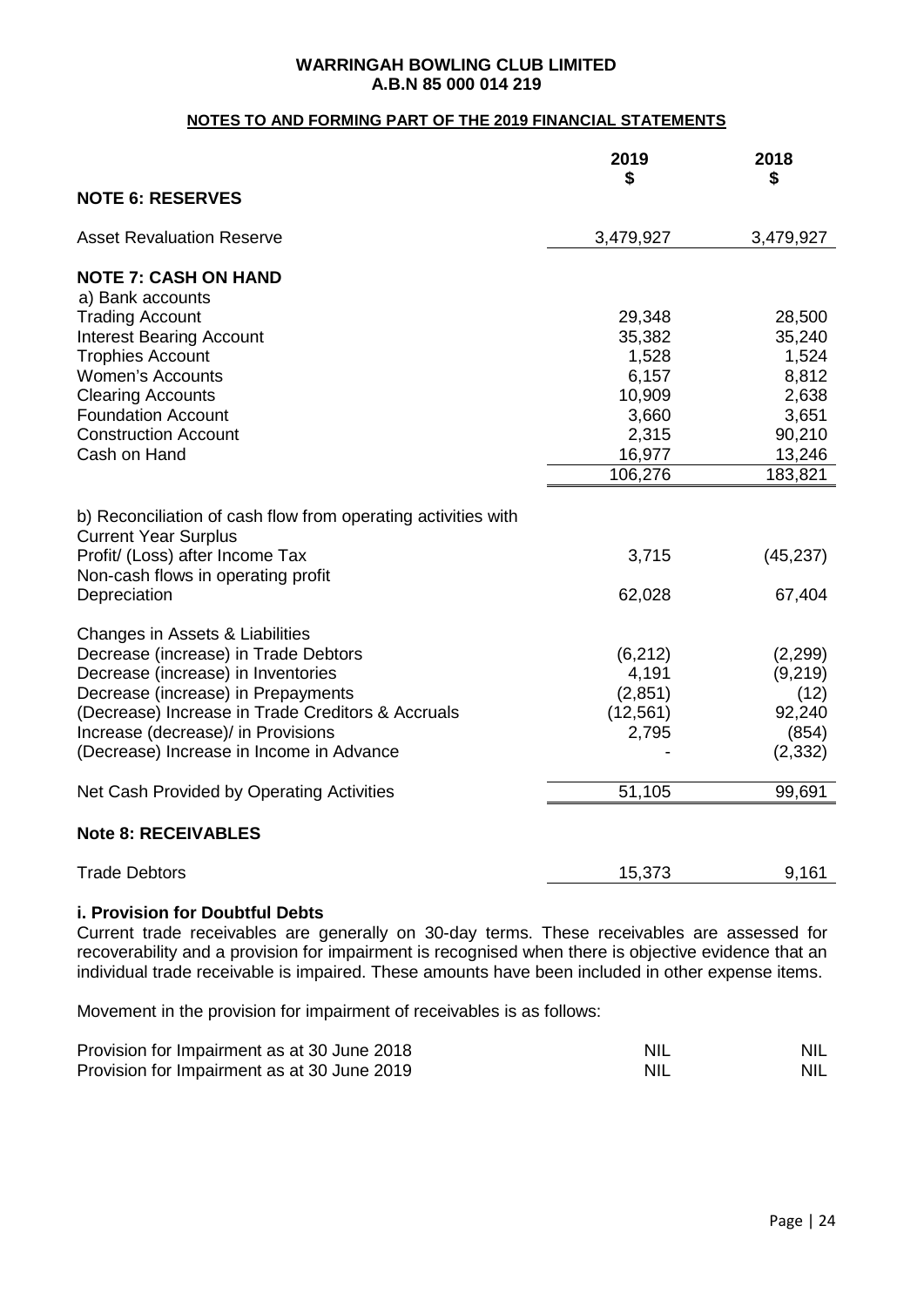#### **NOTES TO AND FORMING PART OF THE 2019 FINANCIAL STATEMENTS**

#### ii. **Credit Risk – Accounts Receivable and Other Debtors**

The Club does not have any material credit risk exposure to any single receivable or group of receivables.

The following table details the company's trade and other receivables exposed to credit risk with ageing analysis and impairment provided for thereon. Amounts are considered as 'past due' when the debt has not been settled within the terms and conditions agreed between the Club and the customer. Receivables that are past due are assessed for impairment by ascertaining solvency of the debtors and are provided for where there are specific circumstances indicating that the debt may not be fully repaid to the Club.

The balances of receivables that remain within initial trade terms (as detailed in the table) are considered to be of high credit quality.

|                   | <b>Gross</b><br><b>Amount</b> | Past due &<br>impaired | Past due but not impaired |           |       | (days overdue) |  | <b>Within initial</b><br>trade terms |
|-------------------|-------------------------------|------------------------|---------------------------|-----------|-------|----------------|--|--------------------------------------|
|                   |                               |                        | $30$                      | $31 - 60$ | 61-90 |                |  |                                      |
| 2018              |                               |                        |                           |           |       |                |  |                                      |
| Trade receivables | 9,161                         |                        | ۰                         |           |       | 9,161          |  |                                      |
| Other receivables |                               |                        |                           |           |       |                |  |                                      |
| Total             | 9,161                         |                        | -                         |           |       | 9,161          |  |                                      |
| 2019              |                               |                        |                           |           |       |                |  |                                      |
| Trade receivables | 15,373                        |                        |                           |           |       | 15,373         |  |                                      |
| Other receivables |                               |                        |                           |           |       |                |  |                                      |
| <b>Total</b>      | 15,373                        |                        |                           |           |       | 15,373         |  |                                      |
|                   |                               |                        |                           |           |       |                |  |                                      |

|                             | 2019<br>\$ | 2018<br>\$ |
|-----------------------------|------------|------------|
| <b>NOTE 9: PREPAYMENTS</b>  |            |            |
| Prepayments                 | 8,383      | 5,532      |
| <b>NOTE 10: INVENTORIES</b> |            |            |
| Stock on Hand               | 34,211     | 38,402     |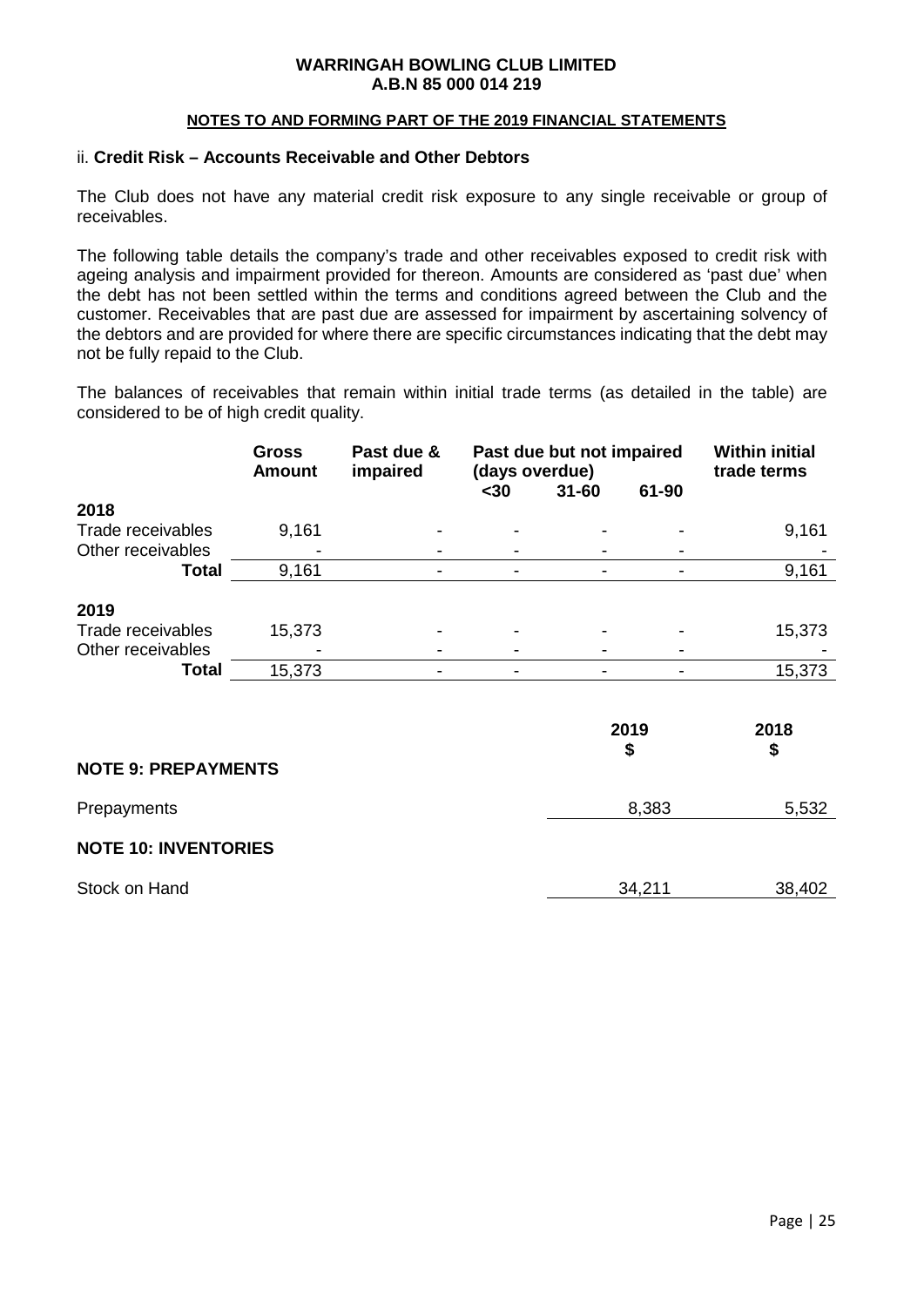## **NOTES TO AND FORMING PART OF THE 2019 FINANCIAL STATEMENTS**

## **NOTE 11: PROPERTY, PLANT & EQUIPMENT**

| <b>Freehold Land</b>            |            |           |
|---------------------------------|------------|-----------|
| At valuation                    | 3,600,000  | 3,600,000 |
| <b>Clubhouse</b>                |            |           |
| <b>Clubhouse at Cost</b>        | 338,406    | 294,156   |
| Less: Accumulated Depreciation  | (31,212)   | (23, 100) |
|                                 | 307,194    | 271,056   |
| <b>Plant &amp; Equipment</b>    |            |           |
| <b>Equipment at Cost</b>        | 314,986    | 279,631   |
| Less: Accumulated Depreciation  | (182, 644) | (160,640) |
|                                 | 132,342    | 118,991   |
| <b>Furniture &amp; Fittings</b> |            |           |
| <b>Furniture at Cost</b>        | 276,046    | 244,484   |
| Less: Accumulated Depreciation  | (168,949)  | (146,784) |
|                                 | 107,097    | 97,700    |
| <b>Greens &amp; Surrounds</b>   |            |           |
| Greens at Cost                  | 38,498     | 31,865    |
| Less: Accumulated Depreciation  | (23,005)   | (20,931)  |
|                                 | 15,493     | 10,934    |
|                                 |            |           |
| <b>Poker Machines</b>           |            |           |
| <b>Poker Machines at Cost</b>   | 66,790     | 45,940    |
| Less: Accumulated Depreciation  | (33, 288)  | (25, 615) |
|                                 | 33,502     | 20,325    |
| <b>Total</b>                    | 4,195,628  | 4,119,006 |
|                                 |            |           |

## **Movement in Carrying Amounts**

| 2018                         | <b>Furniture</b><br>& Fittings | <b>Clubhouse</b> | Plant &<br><b>Equipment</b> | Greens &<br><b>Surrounds</b> | <b>Poker</b><br><b>Machines</b> | Total     |
|------------------------------|--------------------------------|------------------|-----------------------------|------------------------------|---------------------------------|-----------|
| Net Book Value Brought       |                                |                  |                             |                              |                                 |           |
| Forward                      | 94,862                         | 235,446          | 135,435                     | 11,713                       | 23,235                          | 500,691   |
| <b>Additions (Disposals)</b> | 23,383                         | 42,043           | 9,446                       | 2,358                        | 8,489                           | 85,719    |
| <b>Depreciation Expense</b>  | (20, 545)                      | (6, 433)         | (25, 890)                   | (3, 137)                     | (11, 399)                       | (67, 404) |
|                              |                                |                  |                             |                              |                                 |           |
| Carrying amount at end       |                                |                  |                             |                              |                                 |           |
| of year                      | 97,700                         | 271,056          | 118,991                     | 10,934                       | 20,325                          | 519,006   |
|                              |                                |                  |                             |                              |                                 |           |
|                              |                                |                  |                             |                              |                                 |           |
|                              | <b>Furniture</b>               |                  | Plant &                     | Greens &                     | <b>Poker</b>                    | Total     |
| 2019                         | & Fittings                     | <b>Clubhouse</b> | <b>Equipment</b>            | <b>Surrounds</b>             | <b>Machines</b>                 |           |
| Net Book Value Brought       |                                |                  |                             |                              |                                 |           |
| Forward                      | 97,700                         | 271,056          | 118,991                     | 10,934                       | 20,325                          | 519,006   |
| <b>Additions (Disposals)</b> | 31,561                         | 44,251           | 35,355                      | 6,633                        | 20,850                          | 138,650   |
| <b>Depreciation Expense</b>  | (22, 164)                      | (8, 113)         | (22,004)                    | (2,074)                      | (7,673)                         | (62, 028) |
| Carrying amount at end       |                                |                  |                             |                              |                                 |           |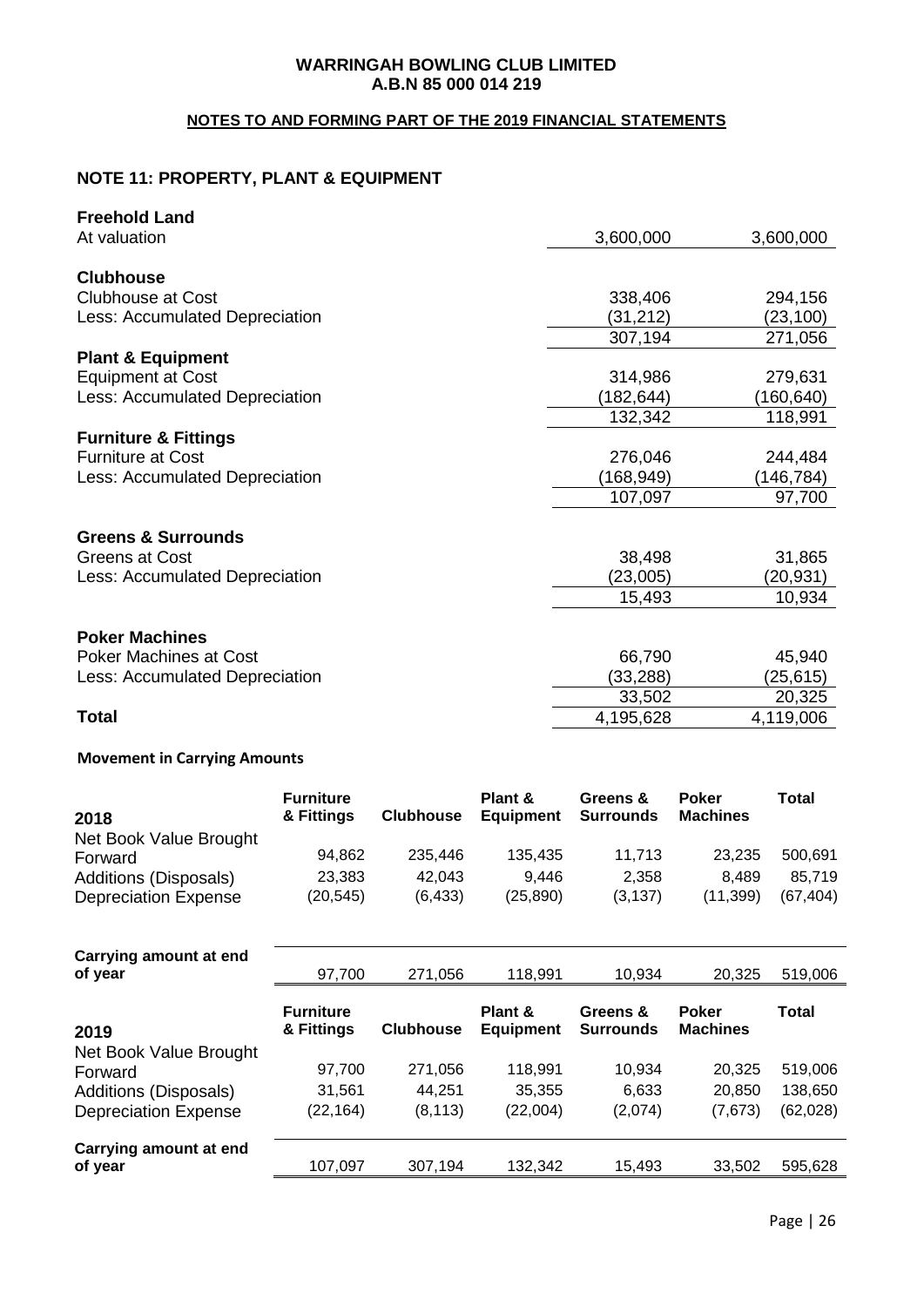#### **NOTES TO AND FORMING PART OF THE 2019 FINANCIAL STATEMENTS**

|                                      | 2019<br>\$ | 2018<br>\$ |
|--------------------------------------|------------|------------|
| <b>NOTE 12: PAYABLES - CURRENT</b>   |            |            |
| <b>Trade Creditors</b>               | 81,681     | 79,404     |
| <b>Superannuation Payable</b>        | 38,429     | 16,471     |
| <b>Other Payables</b>                | 25,747     | 16,474     |
|                                      | 145,857    | 112,349    |
| <b>NOTE 13: BORROWINGS</b>           |            |            |
| Current                              |            |            |
| Non-current                          | 350,000    | 340,000    |
| <b>NOTE 14: TAXES</b>                |            |            |
| <b>GST Liability</b>                 | 7,851      | 32,939     |
| PAYG Withholding tax due             | 14,576     | 35,557     |
|                                      | 22,427     | 68,496     |
| <b>NOTE 15: PROVISIONS - CURRENT</b> |            |            |
| <b>Provision for Annual Leave</b>    | 3,834      | 1,039      |

The current portion for this provision includes the total amount accrued for annual leave entitlements that have vested due to employees having completed the required period of service.

Based on past experience, the Club does not expect the full amount of annual leave classified as current liabilities to be settled within the next 12 months. However, these amounts must be classified as current liabilities since the company does not have an unconditional right to defer the settlement of these amounts in the event employees wish to use their leave entitlement.

## **NOTE 16: RELATED PARTY TRANSACTIONS**

a) Key Management Personnel. During the reporting period the Club did not employ anybody who was a close relative of a Director or Top Executive.

b) Other Related Parties:

During the year the Club's Director, Russell Tuckwell, was engaged for regular cellar maintenance & beer line cleaning. The Club paid \$11,400+ GST for the services provided under the entity Russell Tuckwell Services.

The Director Greg Cutler was also engaged for carpentry work and repairs & maintenance. The Club paid \$1,945+ GST for the services provided under the entity Greg Cutler Carpentry.

During the year no other Director of the company or related parties provided any good or services to the company in exchange for payment.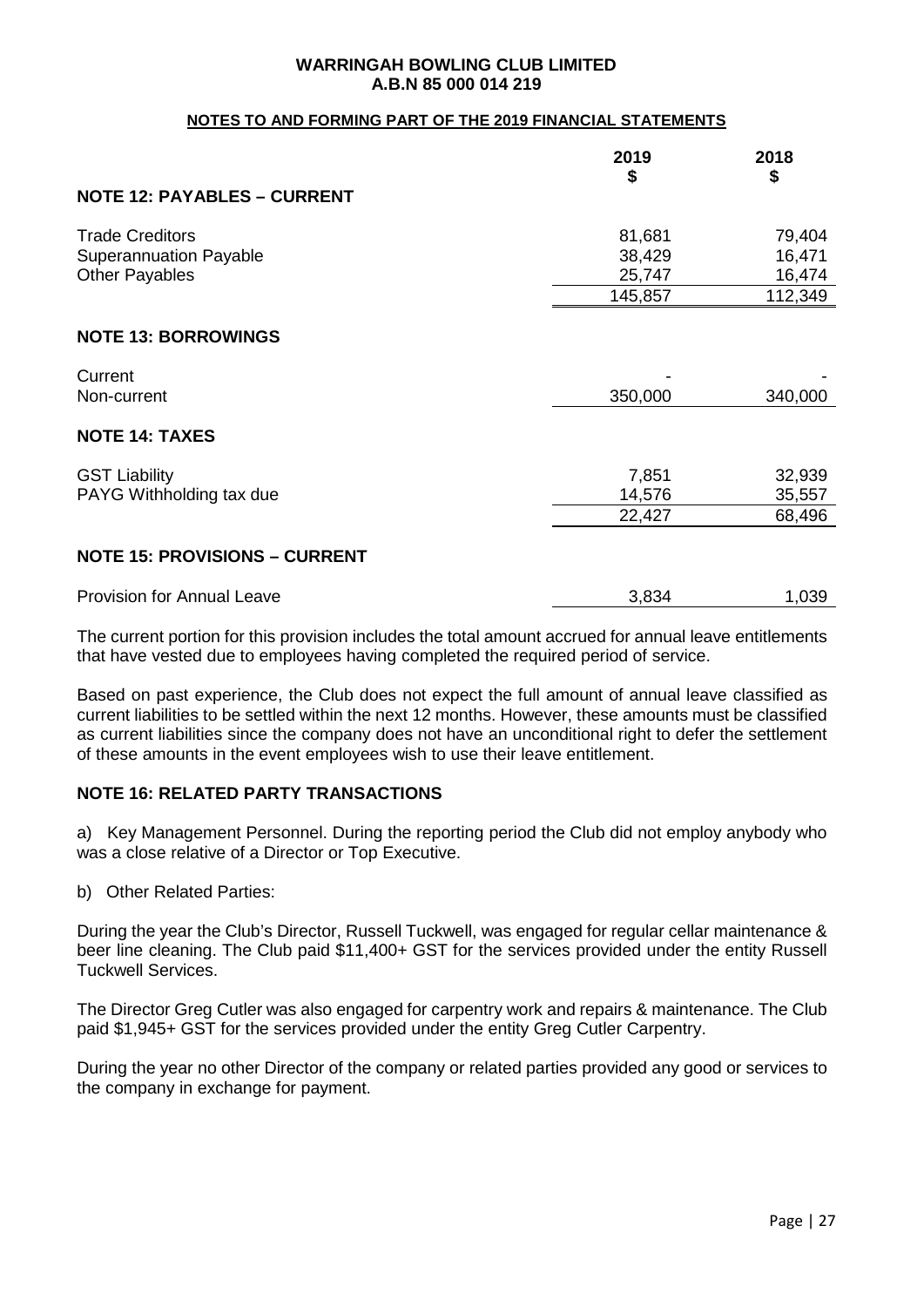#### **NOTES TO AND FORMING PART OF THE 2019 FINANCIAL STATEMENTS**

## **NOTE 17: MEMBERS' GUARANTEE**

The Club is limited by guarantee. If the company is wound up, the Articles of Association state that each member is required to contribute a maximum of \$10 each toward meeting any outstanding obligation of the Club. At 30 June 2019, the number of members was 1,616 - \$16,160 (2018 - 1336).

|                                                                        | 2019<br>\$ | 2018<br>\$ |
|------------------------------------------------------------------------|------------|------------|
| <b>NOTE 18: CAPITAL AND LEASING COMMITMENTS</b>                        |            |            |
| (a) Finance lease Commitments                                          | <b>NIL</b> | <b>NIL</b> |
| (b) Hire Purchase Commitments                                          | <b>NIL</b> | <b>NIL</b> |
| (c) Capital expenditure Commitments payable not later than<br>one year |            |            |
| Main bar and Terrace Renovation Works<br>$\overline{\phantom{a}}$      | 350,000    |            |
|                                                                        |            |            |

#### **NOTE 19: CONTINGENT LIABILITY**

At the 30<sup>th</sup> June 2019 the Club had no Contingent liabilities.

## **NOTE 20: SUBSEQUENT EVENTS**

The Club as part of funding for the renovation works and further planned works entered into a finance agreement after year end on the 25th July 2019. The loan is for \$1.2m including interest and is to be drawn down in two tranches. The first drawdown on the loan was made in August 2019.

## **NOTE 21: SEGMENT REPORTING**

The club operates predominantly in one industry. The principal activities of the Club are those of a Bowling Club. The Club operates in one geographical area being Mosman, NSW Australia.

## **NOTE 22: FINANCIAL RISK MANAGEMENT**

The Club's financial instruments consist mainly of deposits with banks, accounts receivable and the totals for each category of financial instruments, measured in accordance with AASB 9 as detailed in the accounting policies to these financial statements, as follows:

|                                                                         | <b>NOTE</b> | 2019    | 2018    |
|-------------------------------------------------------------------------|-------------|---------|---------|
| <b>Financial Assets</b>                                                 |             |         |         |
| Cash on Hand                                                            |             | 106,276 | 183,820 |
| Accounts receivables and other debtors                                  | 8           | 15,373  | 9,161   |
|                                                                         |             | 121,649 | 192,981 |
| <b>Financial Liabilities</b><br>Financial liabilities at amortised cost |             |         |         |
| - Accounts Payable and other payables                                   | 12          | 145,857 | 112,349 |
| - Taxes Payable                                                         | 14          | 22,427  | 68,496  |
| - Borrowings                                                            | 13          | 350,000 | 340,000 |
|                                                                         |             | 518,284 | 520,845 |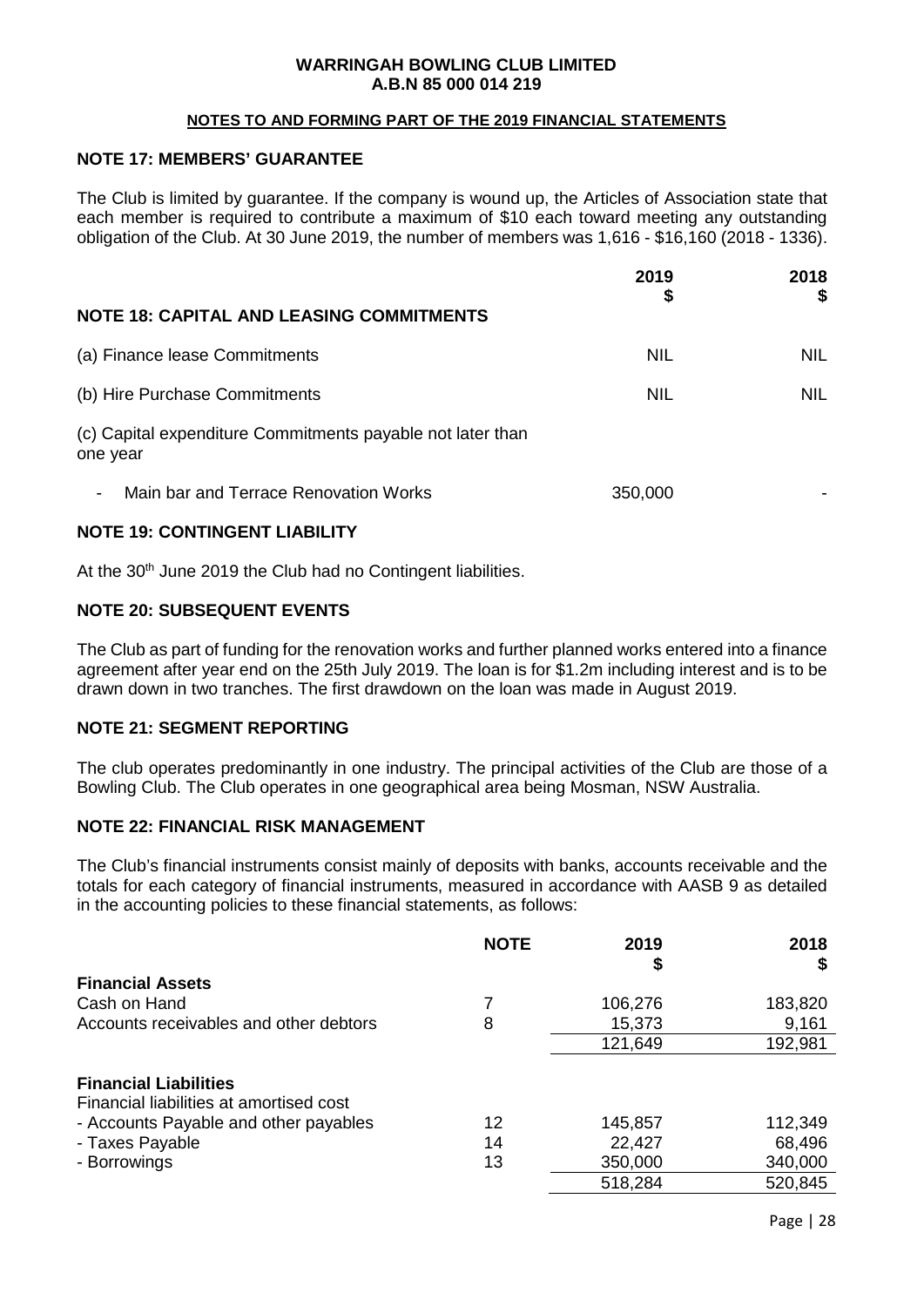#### **NOTES TO AND FORMING PART OF THE 2019 FINANCIAL STATEMENTS**

#### **NOTE 22: FINANCIAL RISK MANAGEMENT (cont)**

#### **Financial Risk Management Policies**

The committee's overall risk management strategy seeks to assist the Club in meeting its financial targets, whilst minimising potential adverse effects on financial performance. Risk management policies are approved and reviewed by the committee on a regular basis. These include credit risk policies and future cash flow requirements.

#### **Specific Financial Risk Exposures and Management**

The main risk the Club is exposed to through its financial instruments are interest rate risk, liquidity risk and credit risk.

#### **a. Interest Rate Risk**

Exposure to interest rate risk arises on financial assets and financial liabilities recognised at reporting date whereby a future change in interest rates will affect future cash flows or the fair value of fixed rate financial rate instruments.

The financial instruments that expose the Club to interest rate risk are limited to cash on hand and fixed rate borrowings.

The Club also manages interest rate risk by ensuring that, whenever possible, payables are paid within any pre-agreed credit terms.

#### **b. Liquidity Risk**

Liquidity Risk arises from the possibility that the Club might encounter difficulty in settling its debts or otherwise meeting its obligations related to financial liabilities. The Club manages this risk through the following mechanisms:

- Preparing forward looking cash flow analysis in relation to its operational, investing and financing activities;
- Maintaining a reputable credit profile;
- Managing credit risk related to financial assets:
- Investing only in surplus cash with major financial institutions; and
- Comparing the majority profile of financial liabilities with the realisation profile of financial assets.

Cash flows realised from financial assets reflect management's expectation as to the timing of realisation. Actual timing may therefore differ from that disclosed. The timing of cash flows presented in the table to settle financial liabilities reflects the earliest contractual settlement dates.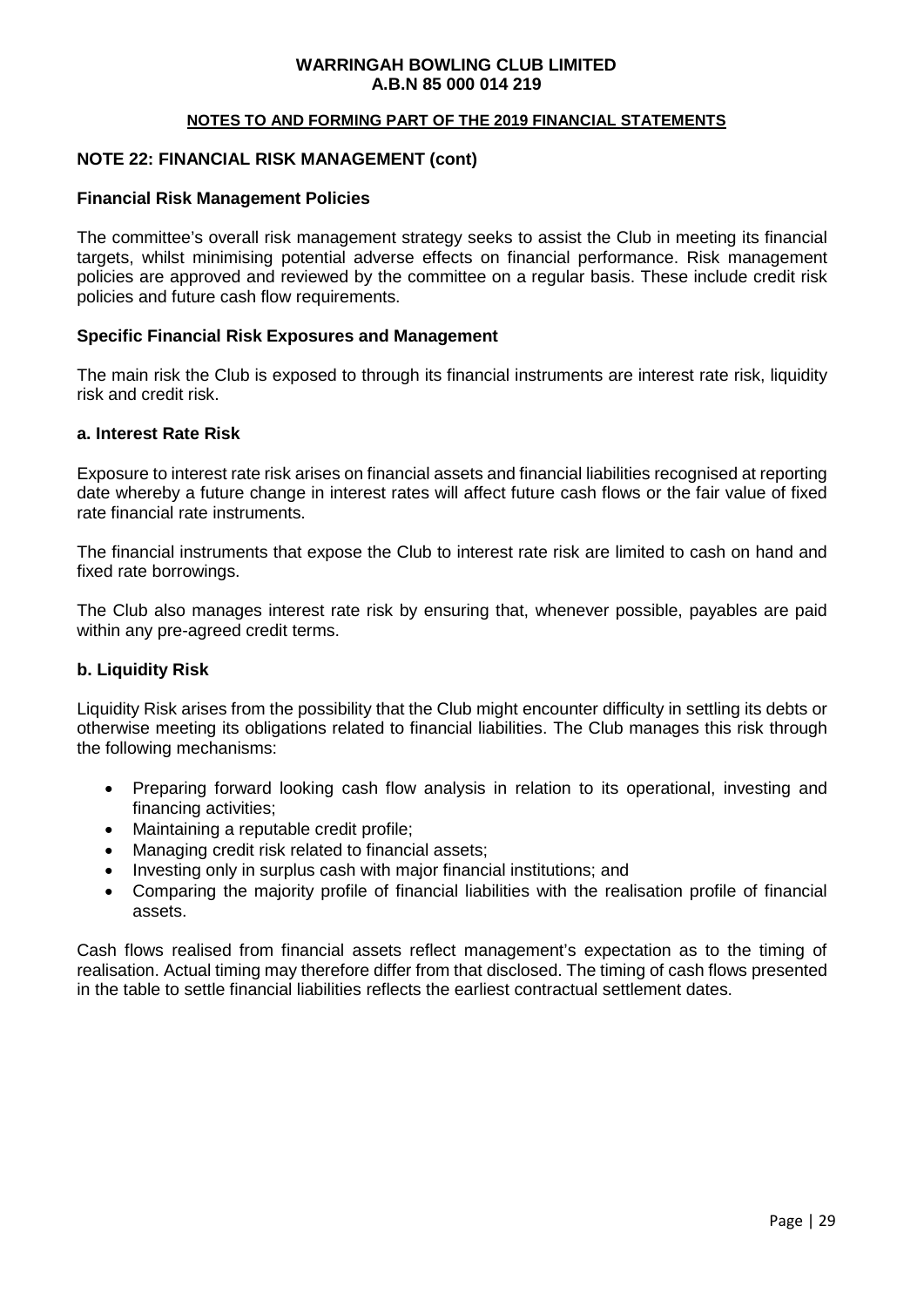## **NOTES TO AND FORMING PART OF THE 2019 FINANCIAL STATEMENTS**

The tables below reflect an undiscounted contractual maturity analysis for financial liabilities.

## *Financial liability and financial asset maturity analysis*

|                                                             | <b>Within 1 Year</b> |            | 1-5 Years |            | Over 5 Years |           | <b>Total Contractual</b><br><b>Cash Flow</b> |           |
|-------------------------------------------------------------|----------------------|------------|-----------|------------|--------------|-----------|----------------------------------------------|-----------|
|                                                             | 2018<br>\$           | 2019<br>\$ | 2018<br>Φ | 2019<br>\$ | 2018<br>⊅    | 2019<br>⊅ | 2018<br>\$                                   | 2019<br>⊅ |
| <b>Financial Liabilities</b><br><b>Due for Payment</b>      |                      |            |           |            |              |           |                                              |           |
| <b>Unsecured Notes</b>                                      |                      |            | 340,000   | 350,000    |              |           | 340,000                                      | 350,000   |
| Lease Liabilities<br>Trade and Other<br>Payables (excluding |                      | -          |           |            |              |           |                                              |           |
| estimated Annual<br>Leave and Deferred<br>Income)           | 180,845              | 168,285    |           |            |              |           | 180,845                                      | 168,285   |
| <b>Total Expected</b><br><b>Outflows</b>                    | 180,845              | 168,285    | 340,000   | 350,000    |              |           | 520,845                                      | 518,285   |

## *Financial liability and financial asset maturity analysis*

|                                                              |            | <b>Within 1 Year</b><br>1-5 Years |            | Over 5<br>Years |           | <b>Total Contractual</b><br><b>Cash Flow</b> |            |            |
|--------------------------------------------------------------|------------|-----------------------------------|------------|-----------------|-----------|----------------------------------------------|------------|------------|
|                                                              | 2018<br>\$ | 2019<br>\$                        | 2018<br>\$ | 2019<br>\$      | 2018<br>S | 2019<br>\$                                   | 2018<br>S  | 2019<br>\$ |
| <b>Financial Assets</b><br>– Cash Flows<br><b>Realisable</b> |            |                                   |            |                 |           |                                              |            |            |
| Cash on Hand<br>Trade Term and                               | 183,821    | 106,276                           |            |                 | -         |                                              | 183,821    | 106,276    |
| Loans<br><b>Receivables</b>                                  | 9,161      | 15,373                            |            |                 | -         |                                              | 9,161      | 15,373     |
| <b>Total Anticipated</b><br><b>Inflows</b>                   | 192,982    | 121,649                           |            |                 | ۰         |                                              | 192,982    | 121,649    |
| Net (Outflow)<br>Inflow on<br>Financial<br>Instruments       | 12,137     | 46,636                            | (340,000)  | (350,000)       | -         | $\blacksquare$                               | (327, 863) | 396,636    |

## **c. Credit Risk**

Exposure to credit risk relating to financial assets arises from the potential non-performance by counter parties of contract obligations that could lead to a financial loss to the Club.

Risk is also minimised through investing surplus funds in financial institutions that maintain a high credit rating.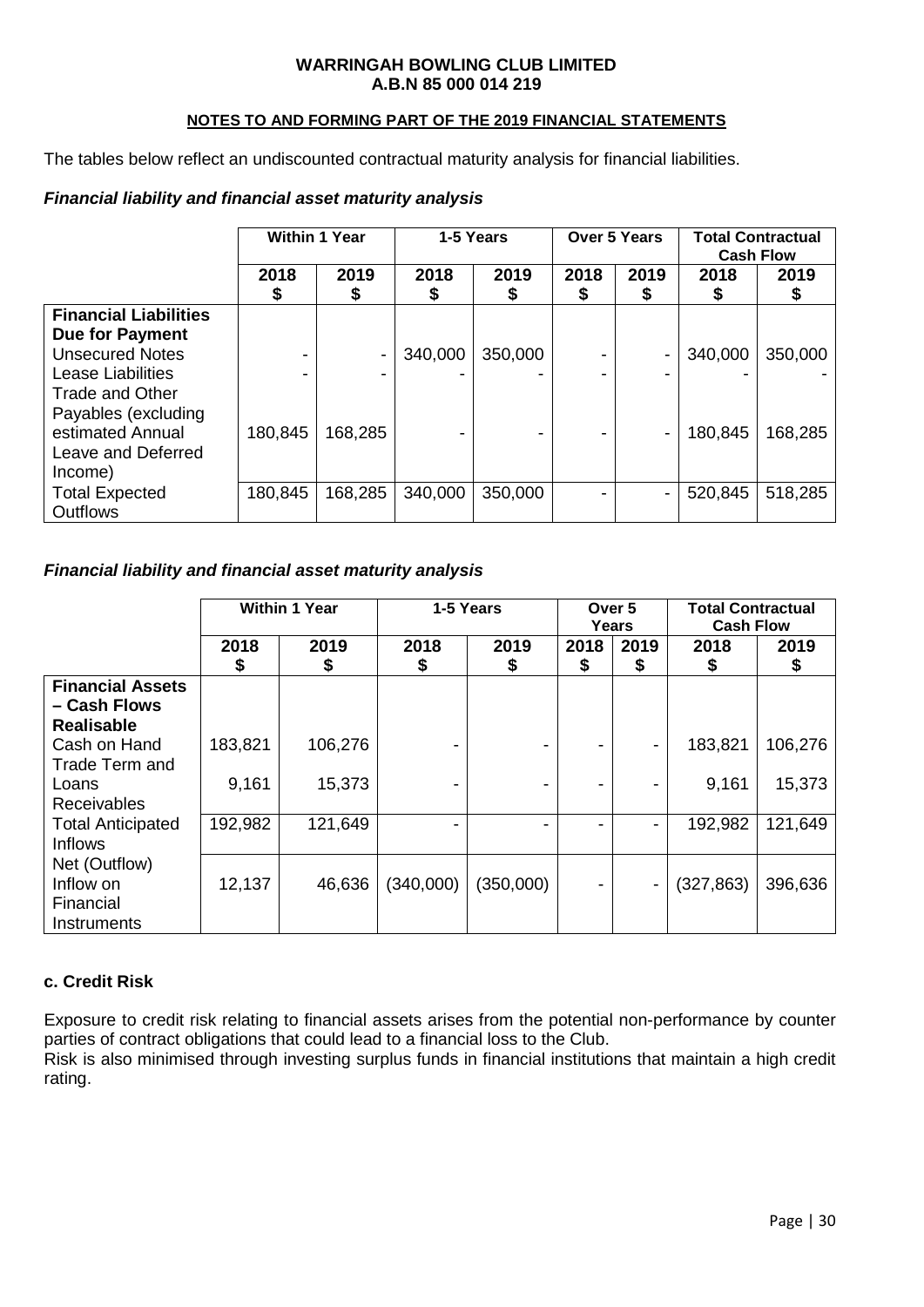#### **NOTES TO AND FORMING PART OF THE 2019 FINANCIAL STATEMENTS**

#### *Credit Risk Exposures*

The maximum exposure to credit risk by class of recognised financial assets at balance date is equivalent to the carrying value and classification of those financial assets (net of any provisions) as presented in the statement of financial position.

Accounts Receivable and other receivables that are neither past due nor impaired are considered to be of quality. Aggregates of such amounts are as detailed in Note 8.

The Club does not have any material credit risk exposure to any single receivable or group of receivables under financial instruments entered into by the company. The trade receivables balance at 30 June 2019 and 30 June 2018 do not include any counter parties with external credit ratings.

Customers are assessed for credit criteria worthiness based on enquiry of the customer and management due diligence enquiries.

Credit risk related to balances with banks and other financial institutions is managed by the committee in accordance with approved Board policy. The following table provides information regarding credit risk relating to cash and cash equivalents.

|                           | <b>Note</b> | 2019    | 2018    |
|---------------------------|-------------|---------|---------|
|                           |             |         |         |
| Cash and Cash Equivalents |             | 106.726 | 183,821 |

#### **Net Fair Values**

#### *Fair Value Estimation*

The fair values of financial assets and financial liabilities are presented in the following table and can be compared to their carrying values as presented in the balance sheet. Fair values are those amounts at which an asset could be exchanged, or a liability settled, between knowledgeable, willing parties in an arm's length transaction. Fair values derived may be based on information that is estimated or subject to judgement, where changes in assumptions may have a material impact on the amounts estimated. Areas of judgement and the assumptions have been detailed below.

|                                                 |                 | 2018     |              | 2019     |         |
|-------------------------------------------------|-----------------|----------|--------------|----------|---------|
|                                                 | <b>Footnote</b> | Carrying | <b>Value</b> | Carrying | Value   |
| <b>Financial Assets</b>                         |                 |          |              |          |         |
| Cash on Hand                                    | (i)             | 183,821  | 183,821      | 106,276  | 106,276 |
| <b>Accounts Receivables &amp; Other Debtors</b> | (i)             | 9,161    | 9,161        | 15,373   | 15,373  |
| <b>Total Financial Assets</b>                   |                 | 192,982  | 192,982      | 121,649  | 121,649 |
|                                                 |                 |          |              |          |         |
|                                                 |                 |          |              |          |         |
| <b>Financial Liabilities</b>                    |                 |          |              |          |         |
| Accounts Payables and other Payables            | (i)             | 180,845  | 180,845      | 168,284  | 168,284 |
| <b>Total Financial Liabilities</b>              |                 | 180,845  | 180,845      | 168,284  | 168,284 |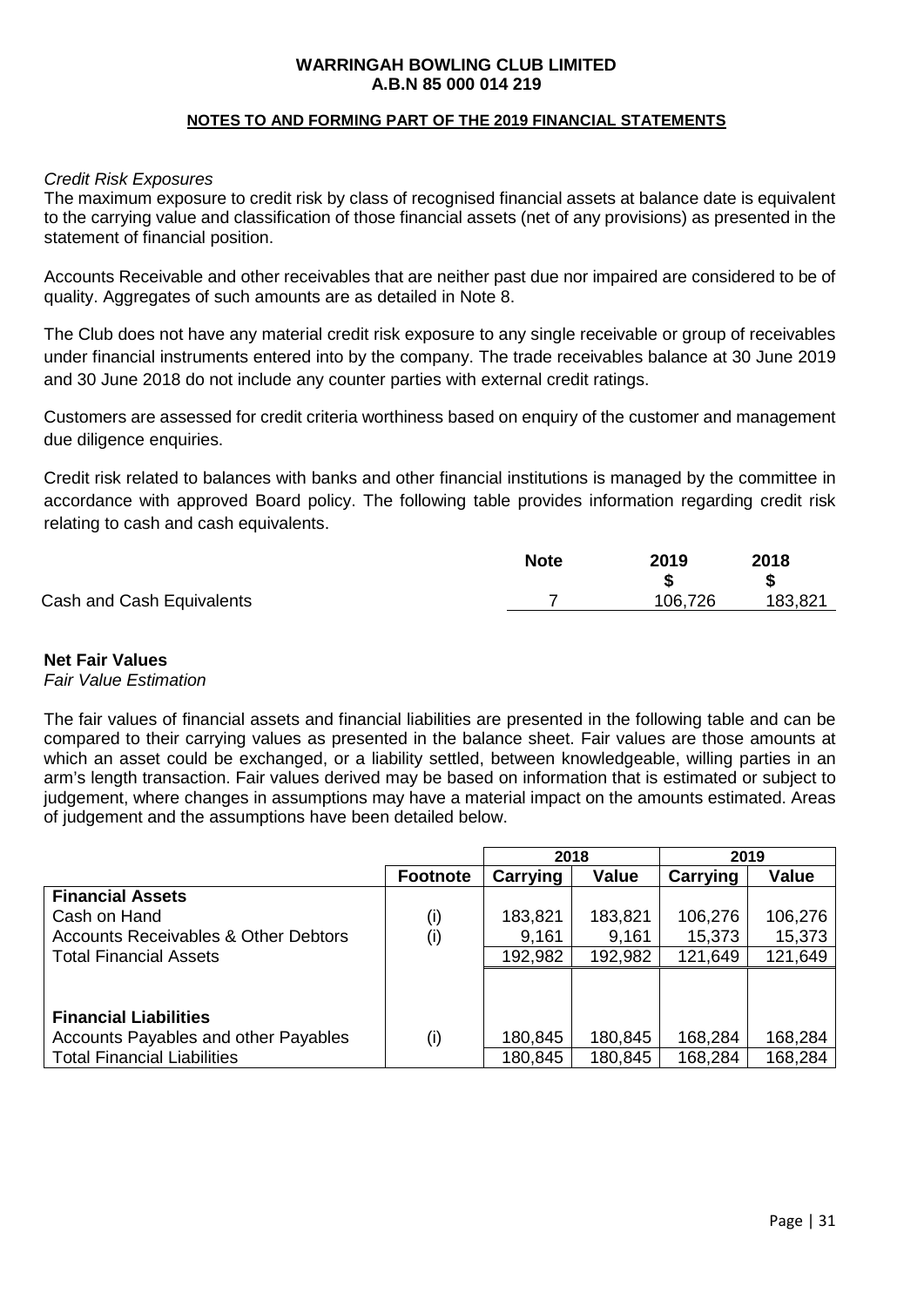#### **NOTES TO AND FORMING PART OF THE 2019 FINANCIAL STATEMENTS**

The fair values disclosed in the above tables have been determined based on the following methodologies:

(i) Cash and cash equivalents, trade and other receivables and trade and other payables are short-term instruments in nature whose carrying value is equivalent to fair value. Trade and other payables exclude amounts provided for, relating to annual leave and deferred income which is not considered a financial instrument.

(ii) In the year ended 30 June 2019, \$20,000 promissory notes were offered to members with terms of principal repayable at maturity in 5 years and fixed interest of 6% payable annually in arrears. The net value represents the principal and the net fair value being the undiscounted remaining principal and interest due over the term of the note.

#### **NOTE 23: CAPITAL MANAGEMENT**

The Board controls the capital of the Club to ensure that adequate cash flows are generated to fund its operations.

Risk management policies are approved and reviewed by the Board on a regular basis. These include credit risk policies and future cash flow requirements.

#### **NOTE 24: CORE PROPERTY**

The Club's core property comprises the defined trading premises situated at 74-82 Bradleys Head Road, Mosman and the leased childcare centre at 72 Bradleys Head Road, Mosman.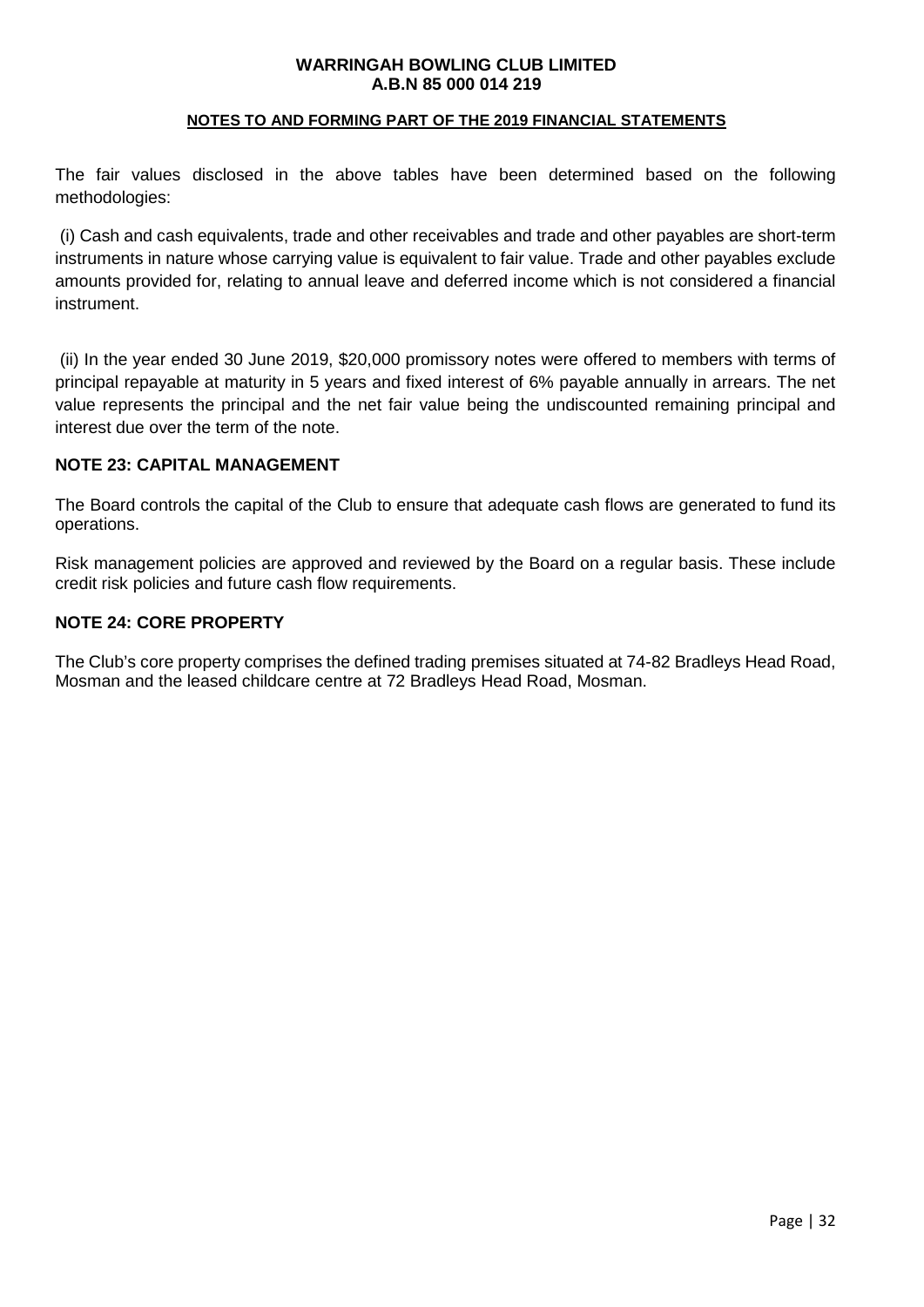## **DIRECTORS DECLARATION**

The Directors of the Company declare that:

- 1. The financial statements and notes, as set out on pages 12 to 30 are in accordance with the Corporations Act 2001
	- (a) Comply with Australian Accounting Standards; and
	- (b) Give a true and fair view of the financial position of the Company as at 30 June 2019 and of the performance for the year ended on that date of the Company.
	- 2. In the opinion of the Directors there are reasonable grounds to believe that the Company will be able to pay its debts as and when they become due and payable.

The declaration is made in accordance with a resolution of the Board of Directors.

**Peter Read Chairman**

 $\frac{1}{2}$ **Russell Tuckwell Director**

Dated 25<sup>th</sup> October 2019

 $\frac{1}{2}$  ,  $\frac{1}{2}$  ,  $\frac{1}{2}$  ,  $\frac{1}{2}$  ,  $\frac{1}{2}$  ,  $\frac{1}{2}$  ,  $\frac{1}{2}$  ,  $\frac{1}{2}$  ,  $\frac{1}{2}$  ,  $\frac{1}{2}$  ,  $\frac{1}{2}$  ,  $\frac{1}{2}$  ,  $\frac{1}{2}$  ,  $\frac{1}{2}$  ,  $\frac{1}{2}$  ,  $\frac{1}{2}$  ,  $\frac{1}{2}$  ,  $\frac{1}{2}$  ,  $\frac{1$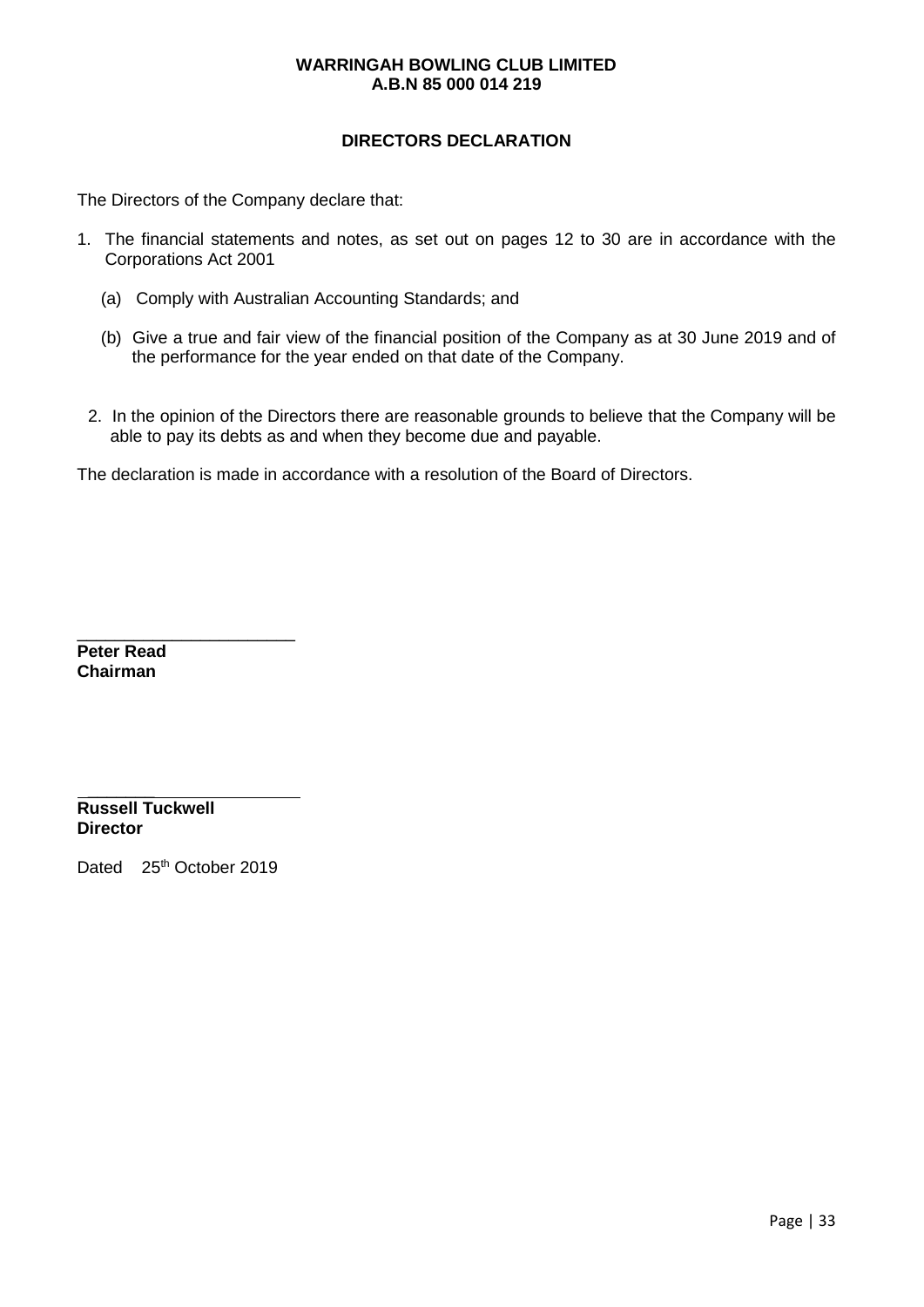## **INDEPENDENT AUDIT REPORT TO THE MEMBERS OF WARRINGAH BOWLING CLUB LIMITED**

## **Opinion**

We have audited the financial report of Warringah Bowling Club Limited (the company), which comprises the statement of financial position as at 30 June 2019, the statement of profit or loss and other comprehensive income, statement of changes in equity and statement of cash flows for the year then ended, and notes to the financial statements, including a summary of significant accounting policies, and the director's declaration.

In our opinion, the accompanying financial report is in accordance with the Corporations Act 2001, including:

- (i) giving a true and fair view of the company's financial position as at 30 June 2019 and of its financial performance for the year then ended; and
- (ii) complying with *Australian Accounting Standards* and the *Corporations Regulations 2001*.

## **Basis for Opinion**

We conducted our audit in accordance with Australian Auditing Standards. Our responsibilities under those standards are further described in the Auditor's Responsibilities for the Audit of the Financial Report section of our report. We are independent of the company in accordance with the auditor independence requirements of the Corporations Act 2001 and the ethical requirements of the Accounting Professional and Ethical Standards Board's APES 110: Code of Ethics for Professional Accountants (the Code) that are relevant to our audit of the financial report in Australia. We have also fulfilled our other ethical responsibilities in accordance with the Code.

We confirm that the independence declaration required by the Corporations Act 2001, which has been given to the director of the company, would be in the same terms if given to the director as at the time of this auditor's report.

We believe that the audit evidence we have obtained is sufficient and appropriate to provide a basis for our opinion.

#### **Information Other than the Financial Report and Auditor's Report Thereon**

The Directors of the company are responsible for the other information. The other information comprises the information included in the company's annual report for the year ended 30 June 2019, but does not include the financial report and our auditor's report thereon.

Our opinion on the financial report does not cover the other information and accordingly we do not express any form of assurance conclusion thereon.

In connection with our audit of the financial report, our responsibility is to read the other information and, in doing so, consider whether the other information is materially inconsistent with the financial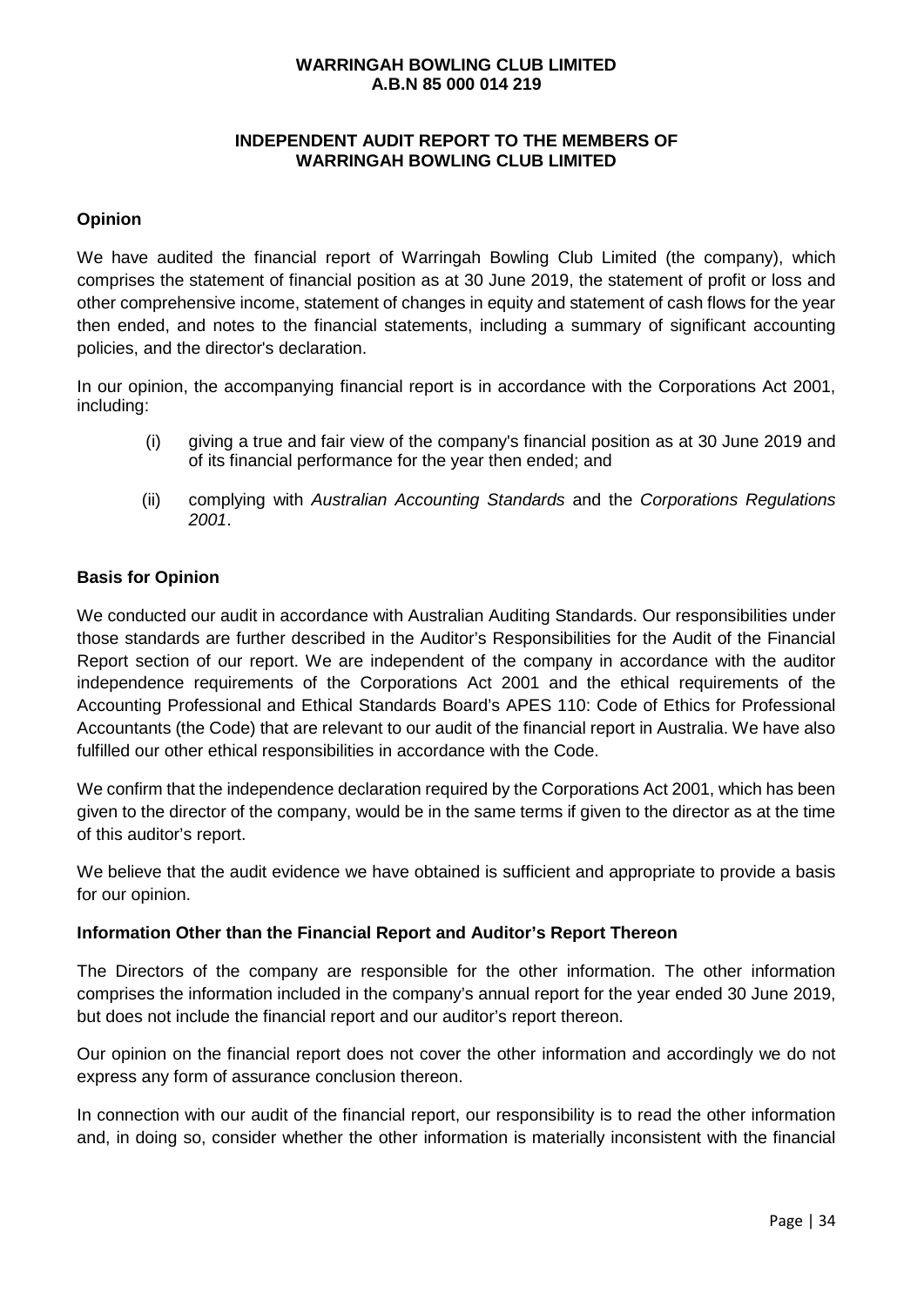report or our knowledge obtained in the audit or otherwise appears to be materially misstated.

If, based on the work we have performed, we conclude that there is a material misstatement of this other information; we are required to report that fact. We have nothing to report in this regard.

#### **Responsibilities of the Directors' for the Financial Report**

The Directors of the company are responsible for the preparation of the financial report that gives a true and fair view in accordance with *Australian Accounting Standards and the Corporations Act 2001* and for such internal control as the director determines is necessary to enable the preparation of the financial report that gives a true and fair view and is free from material misstatement, whether due to fraud or error.

In preparing the financial report, the Directors are responsible for assessing the company's ability to continue as a going concern, disclosing, as applicable, matters relating to going concern and using the going concern basis of accounting unless the Directors either intend to liquidate the company or to cease operations, or has no realistic alternative but to do so.

The Directors of the company are responsible for overseeing the company's financial reporting process.

#### **Auditor's Responsibility for the Audit of the Financial Report**

Our objectives are to obtain reasonable assurance about whether the financial report as a whole is free from material misstatement, whether due to fraud or error, and to issue an auditor's report that includes our opinion. Reasonable assurance is a high level of assurance, but is not a guarantee that an audit conducted in accordance with the Australian Auditing Standards will always detect a material misstatement when it exists. Misstatements can arise from fraud or error and are considered material if, individually or in the aggregate, they could reasonably be expected to influence the economic decisions of users taken on the basis of this financial report.

As part of an audit in accordance with the Australian Auditing Standards, we exercise professional judgement and maintain professional scepticism throughout the audit. We also:

- Identify and assess the risks of material misstatement of the financial report, whether due to fraud or error, design and perform audit procedures responsive to those risks, and obtain audit evidence that is sufficient and appropriate to provide a basis for our opinion. The risk of not detecting a material misstatement resulting from fraud is higher than for one resulting from error, as fraud may involve collusion, forgery, intentional omissions, misrepresentations, or the override of internal control.
- Obtain an understanding of internal control relevant to the audit in order to design audit procedures that are appropriate in the circumstances, but not for the purpose of expressing an opinion on the effectiveness of the company's internal control.
- Evaluate the appropriateness of accounting policies used and the reasonableness of accounting estimates and related disclosures made by the directors of the company.
- Conclude on the appropriateness of the directors' use of the going concern basis of accounting and, based on the audit evidence obtained, whether a material uncertainty exists related to events or conditions that may cast significant doubt on the company's ability to continue as a going concern. If we conclude that a material uncertainty exists, we are required to draw attention in our auditor's report to the related disclosures in the financial report or, if such